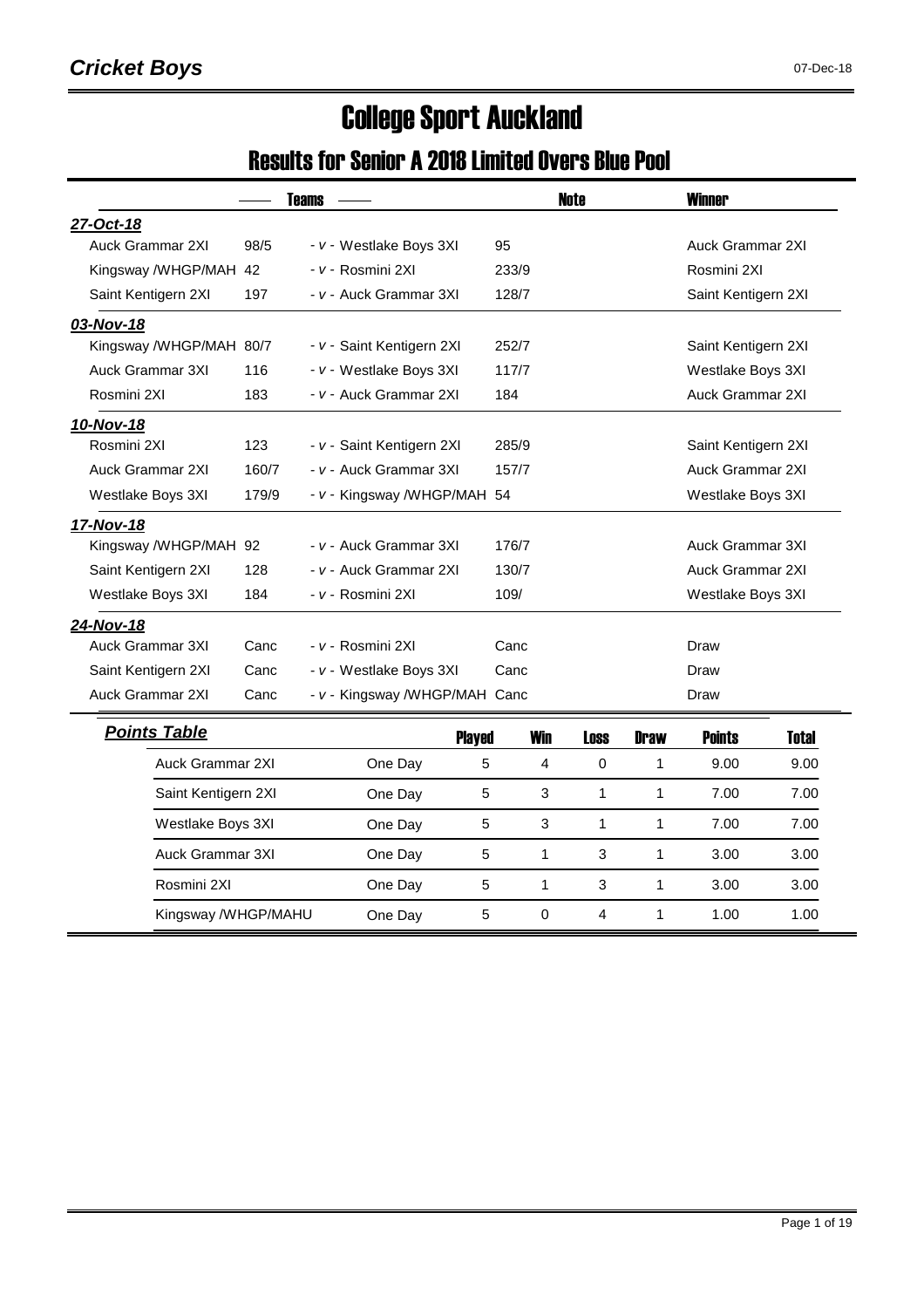#### Results for Senior A 2018 Limited Overs White Pool

|                     |       | <b>Teams</b>              |               |            | <b>Note</b> |             | <b>Winner</b>       |              |  |
|---------------------|-------|---------------------------|---------------|------------|-------------|-------------|---------------------|--------------|--|
| 27-Oct-18           |       |                           |               |            |             |             |                     |              |  |
| King's 2XI          | 198   | - v - Westlake Boys 2XI   |               | 270/6      |             |             | Westlake Boys 2XI   |              |  |
| Sacred Heart 2XI    | 105   | - v - Saint Kentigern 3XI |               | 108/2      |             |             | Saint Kentigern 3XI |              |  |
| Mt Albert 2XI       | 82/2  | - v - St Peter's 2XI      | 81            |            |             |             | Mt Albert 2XI       |              |  |
| 03-Nov-18           |       |                           |               |            |             |             |                     |              |  |
| Sacred Heart 2XI    | 104/6 | - v - St Peter's 2XI      | 103           |            |             |             | Sacred Heart 2XI    |              |  |
| Mt Albert 2XI       | 131   | - v - Westlake Boys 2XI   |               | 132/4      |             |             | Westlake Boys 2XI   |              |  |
| Saint Kentigern 3XI | 115   | $- v -$ King's 2XI        |               | 116/2      |             |             | King's 2XI          |              |  |
| 10-Nov-18           |       |                           |               |            |             |             |                     |              |  |
| Saint Kentigern 3XI | 87    | - v - St Peter's 2XI      |               | 206/5      |             |             | St Peter's 2XI      |              |  |
| King's 2XI          | 141/6 | - v - Mt Albert 2XI       | 135           |            |             |             | King's 2XI          |              |  |
| Westlake Boys 2XI   | 173/3 | - v - Sacred Heart 2XI    | 169/9         |            |             |             | Westlake Boys 2XI   |              |  |
| 17-Nov-18           |       |                           |               |            |             |             |                     |              |  |
| Sacred Heart 2XI    | 136/4 | - v - Mt Albert 2XI       | 135           |            |             |             | Sacred Heart 2XI    |              |  |
| St Peter's 2XI      | 144   | $- v -$ King's 2XI        |               | 145/8      |             |             | King's 2XI          |              |  |
| Westlake Boys 2XI   | 133/0 | - v - Saint Kentigern 3XI | 132           |            |             |             | Westlake Boys 2XI   |              |  |
| 24-Nov-18           |       |                           |               |            |             |             |                     |              |  |
| Mt Albert 2XI       | Canc  | - v - Saint Kentigern 3XI |               | Canc       |             |             | Draw                |              |  |
| St Peter's 2XI      | Canc  | - v - Westlake Boys 2XI   |               | Canc       |             |             | Draw                |              |  |
| King's 2XI          | Canc  | - v - Sacred Heart 2XI    |               | Canc       |             |             | Draw                |              |  |
| <b>Points Table</b> |       |                           | <b>Played</b> | <b>Win</b> | <b>Loss</b> | <b>Draw</b> | <b>Points</b>       | <b>Total</b> |  |
| Westlake Boys 2XI   |       | One Day                   | 5             | 4          | $\mathbf 0$ | 1           | 9.00                | 9.00         |  |
| King's 2XI          |       | One Day                   | 5             | 3          | 1           | 1           | 7.00                | 7.00         |  |
| Sacred Heart 2XI    |       | One Day                   | 5             | 2          | 2           | 1           | 5.00                | 5.00         |  |
| Mt Albert 2XI       |       | One Day                   | 5             | 1          | 3           | 1           | 3.00                |              |  |
| Saint Kentigern 3XI |       | One Day                   | 5             | 1          | 3           | 1           | 3.00                | 3.00         |  |
| St Peter's 2XI      |       | One Dav                   | 5             | 1          | 3           | 1           | 3.00                | 3.00         |  |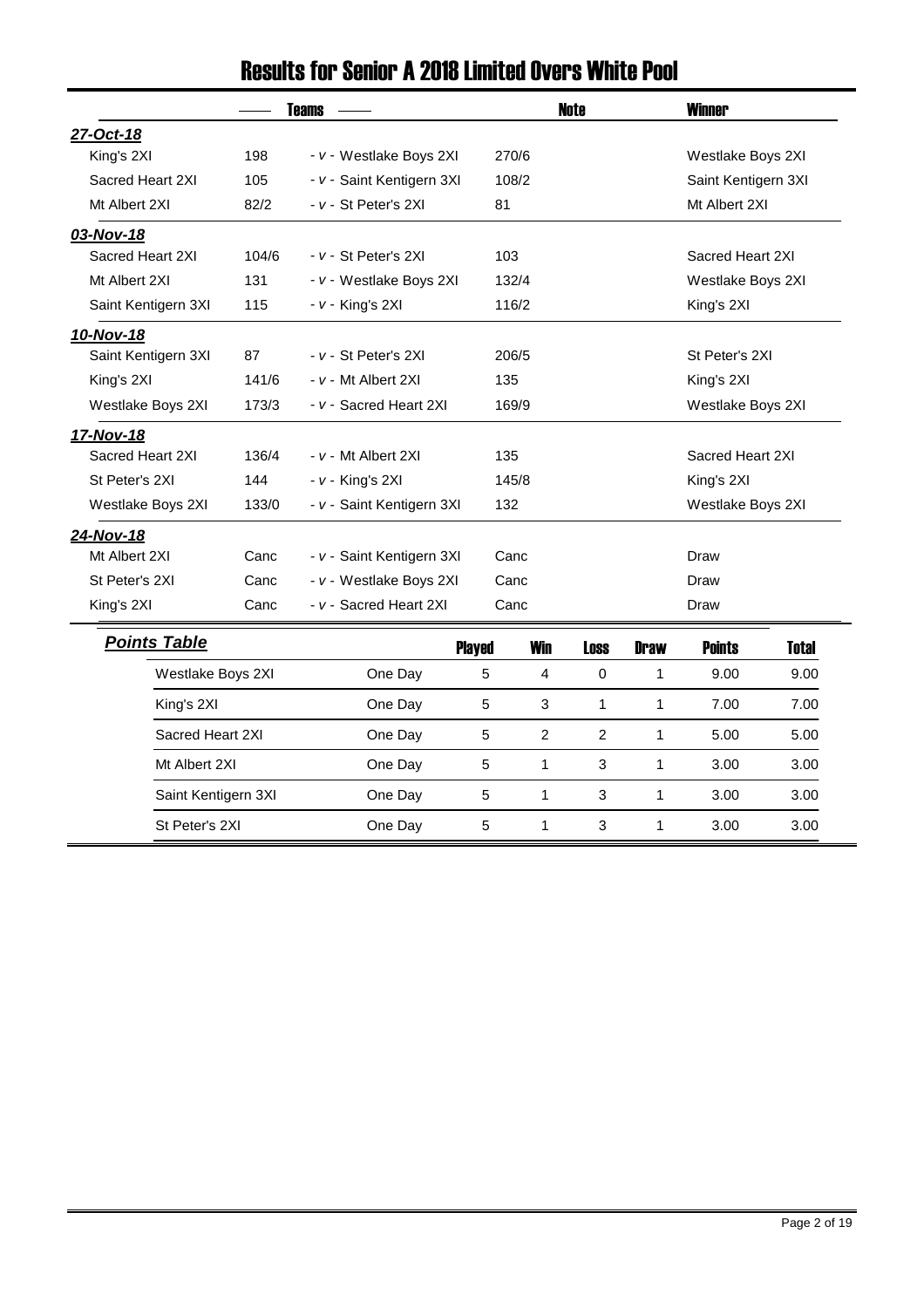#### Results for Senior A 2018 Limited Overs Finals

|                         |            | <b>Teams</b>              |               |             | Note        |             | <b>Winner</b>       |              |
|-------------------------|------------|---------------------------|---------------|-------------|-------------|-------------|---------------------|--------------|
| 01-Dec-18               |            |                           |               |             |             |             |                     |              |
| Auck Grammar 2XI        | Canc       | - v - Westlake Boys 2XI   |               | Canc        |             |             | Draw                |              |
| King's 2XI              | <b>LBD</b> | - v - Saint Kentigern 2XI |               | <b>WBD</b>  |             |             | Saint Kentigern 2XI |              |
| Westlake Boys 3XI       | <b>LBD</b> | - v - Sacred Heart 2XI    |               | <b>WBD</b>  |             |             | Sacred Heart 2XI    |              |
| Auck Grammar 3XI        | Canc       | - v - St Peter's 2XI      |               | Canc        |             |             | Draw                |              |
| Rosmini 2XI             | 144/7      | - v - Mt Albert 2XI       |               | 115/8       |             |             | Rosmini 2XI         |              |
| Kingsway /WHGP/MAH WBD  |            | - v - Saint Kentigern 3XI | <b>LBD</b>    |             |             |             | Kingsway /WHGP/MAH  |              |
| <b>Points Table</b>     |            |                           | <b>Played</b> | <b>Win</b>  | <b>Loss</b> | <b>Draw</b> | <b>Points</b>       | <b>Total</b> |
| Kingsway /WHGP/MAHU     |            | One Day                   | 1             | 1           | $\mathbf 0$ | 0           | 2.00                | 2.00         |
| Rosmini 2XI             |            | One Day                   | 1             | 1           | $\mathbf 0$ | $\mathbf 0$ | 2.00                | 2.00         |
| Sacred Heart 2XI        |            | One Day                   | 1             | 1           | 0           | $\mathbf 0$ | 2.00                | 2.00         |
| Saint Kentigern 2XI     |            | One Day                   | 1             | 1           | $\Omega$    | $\mathbf 0$ | 2.00                | 2.00         |
| Auck Grammar 2XI        |            | One Day                   | 1             | $\mathbf 0$ | 0           | 1           | 1.00                | 1.00         |
| <b>Auck Grammar 3XI</b> |            | One Day                   | 1             | $\mathbf 0$ | 0           | 1           | 1.00                | 1.00         |
| St Peter's 2XI          |            | One Day                   | 1             | $\mathbf 0$ | $\mathbf 0$ | 1           | 1.00                | 1.00         |
| Westlake Boys 2XI       |            | One Day                   | 1             | $\mathbf 0$ | $\pmb{0}$   | 1           | 1.00                | 1.00         |
| King's 2XI              |            | One Day                   | 1             | $\mathbf 0$ | 1           | 0           | 0.00                | 0.00         |
| Mt Albert 2XI           |            | One Day                   | 1             | $\mathbf 0$ | 1           | 0           | 0.00                | 0.00         |
| Saint Kentigern 3XI     |            | One Day                   | 1             | $\mathbf 0$ | 1           | 0           | 0.00                | 0.00         |
| Westlake Boys 3XI       |            | One Day                   | 1             | 0           | 1           | 0           | 0.00                | 0.00         |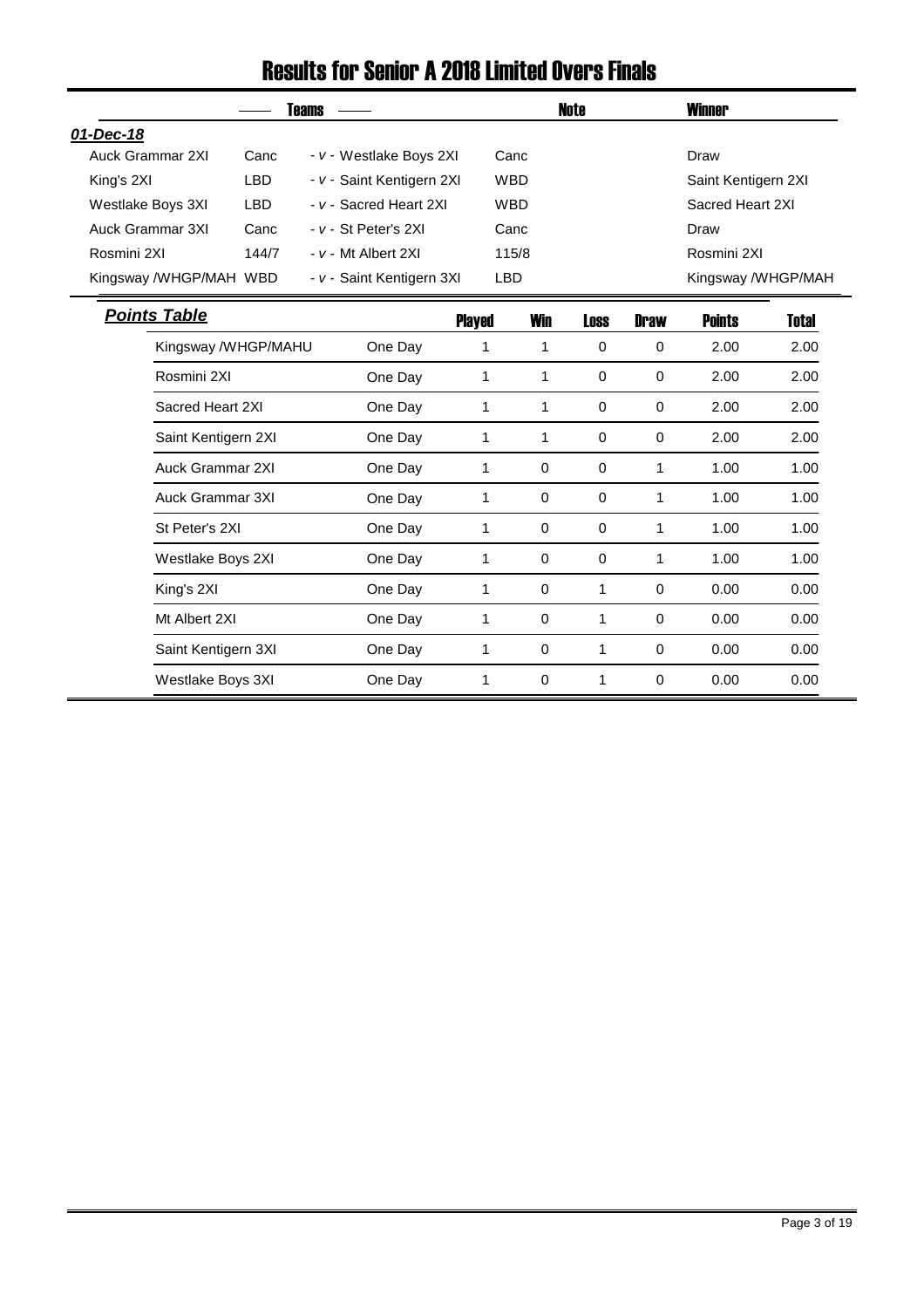#### Results for Yr 9 & 10 Colts 1 2018 Afternoon Grades

|                          |            | <b>Teams</b>            | <b>Note</b> | <b>Winner</b>            |
|--------------------------|------------|-------------------------|-------------|--------------------------|
| 10-Feb-18                |            |                         |             |                          |
| Saint Kentigern          | Canc       | - v - Rosmini           | Canc        | Draw                     |
| King's                   | Canc       | - v - St Peter's        | Canc        | Draw                     |
| Mt Albert                | Canc       | - v - Westlake Boys     | Canc        | Draw                     |
| Sacred Heart             | Canc       | - v - Auck Grammar Blue | Canc        | Draw                     |
| 17-Feb-18                |            |                         |             |                          |
| King's                   | 148/8      | - v - Westlake Boys     | 147         | King's                   |
| <b>Auck Grammar Blue</b> | 86         | - v - Saint Kentigern   | 90/3        | Saint Kentigern          |
| Rosmini                  | 158/8      | - v - Sacred Heart      | 175/8       | Sacred Heart             |
| St Peter's               | 141/7      | - v - Mt Albert         | 103         | St Peter's               |
| 24-Feb-18                |            |                         |             |                          |
| Saint Kentigern          | 136        | $- v -$ King's          | 167         | King's                   |
| <b>Westlake Boys</b>     | 121/8      | - v - Auck Grammar Blue | 120         | <b>Westlake Boys</b>     |
| Rosmini                  | 123        | - v - St Peter's        | 124/6       | St Peter's               |
| Sacred Heart             | 86         | - v - Mt Albert         | 87/8        | Mt Albert                |
| 25-Feb-18                |            |                         |             |                          |
| <b>Westlake Boys</b>     | 153/7      | - v - Rosmini           | 152/7       | <b>Westlake Boys</b>     |
| King's                   | 171/6      | - v - Sacred Heart      | 170/9       | King's                   |
| Mt Albert                | 102        | - v - Saint Kentigern   | 215         | Saint Kentigern          |
| St Peter's               | 53         | - v - Auck Grammar Blue | 175/9       | <b>Auck Grammar Blue</b> |
| 03-Mar-18                |            |                         |             |                          |
| Saint Kentigern          | 133/3      | - v - Westlake Boys     | 129/7       | Saint Kentigern          |
| King's                   | 172        | $- v - Mt$ Albert       | 140         | King's                   |
| Rosmini                  | 232/6      | - v - Auck Grammar Blue | 204         | Rosmini                  |
| Sacred Heart             | 205/7      | $- v - St$ Peter's      | 204/6       | Sacred Heart             |
| 10-Mar-18                |            |                         |             |                          |
| <b>Westlake Boys</b>     | 114        | - v - St Peter's        | 114         | Draw                     |
| <b>Auck Grammar Blue</b> | 145        | - v - Mt Albert         | 179/8       | Mt Albert                |
| Rosmini                  | 107        | $- v -$ King's          | 182         | King's                   |
| Sacred Heart             | 131/7      | - v - Saint Kentigern   | 132/1       | Saint Kentigern          |
| 17-Mar-18                |            |                         |             |                          |
| <b>Westlake Boys</b>     | 237/5      | - v - Sacred Heart      | 166         | <b>Westlake Boys</b>     |
| King's                   | 73         | - v - Auck Grammar Blue | 155         | Auck Grammar Blue        |
| Mt Albert                | 161        | - v - Rosmini           | 170/9       | Rosmini                  |
| St Peter's               | 120/8      | - v - Saint Kentigern   | 121/1       | Saint Kentigern          |
| 24-Mar-18                |            |                         |             |                          |
| Rosmini                  | 66/6       | - v - Saint Kentigern   | 235/2       | Saint Kentigern          |
| St Peter's               | Canc       | $- v -$ King's          | Canc        | Draw                     |
| <b>Westlake Boys</b>     | Canc       | $- v - Mt$ Albert       | Canc        | Draw                     |
| <b>Auck Grammar Blue</b> | Canc       | - v - Sacred Heart      | Canc        | Draw                     |
| 27-Oct-18                |            |                         |             |                          |
| King's                   | <b>LDL</b> | - v - Westlake Boys     | <b>WDL</b>  | <b>Westlake Boys</b>     |
|                          |            |                         |             |                          |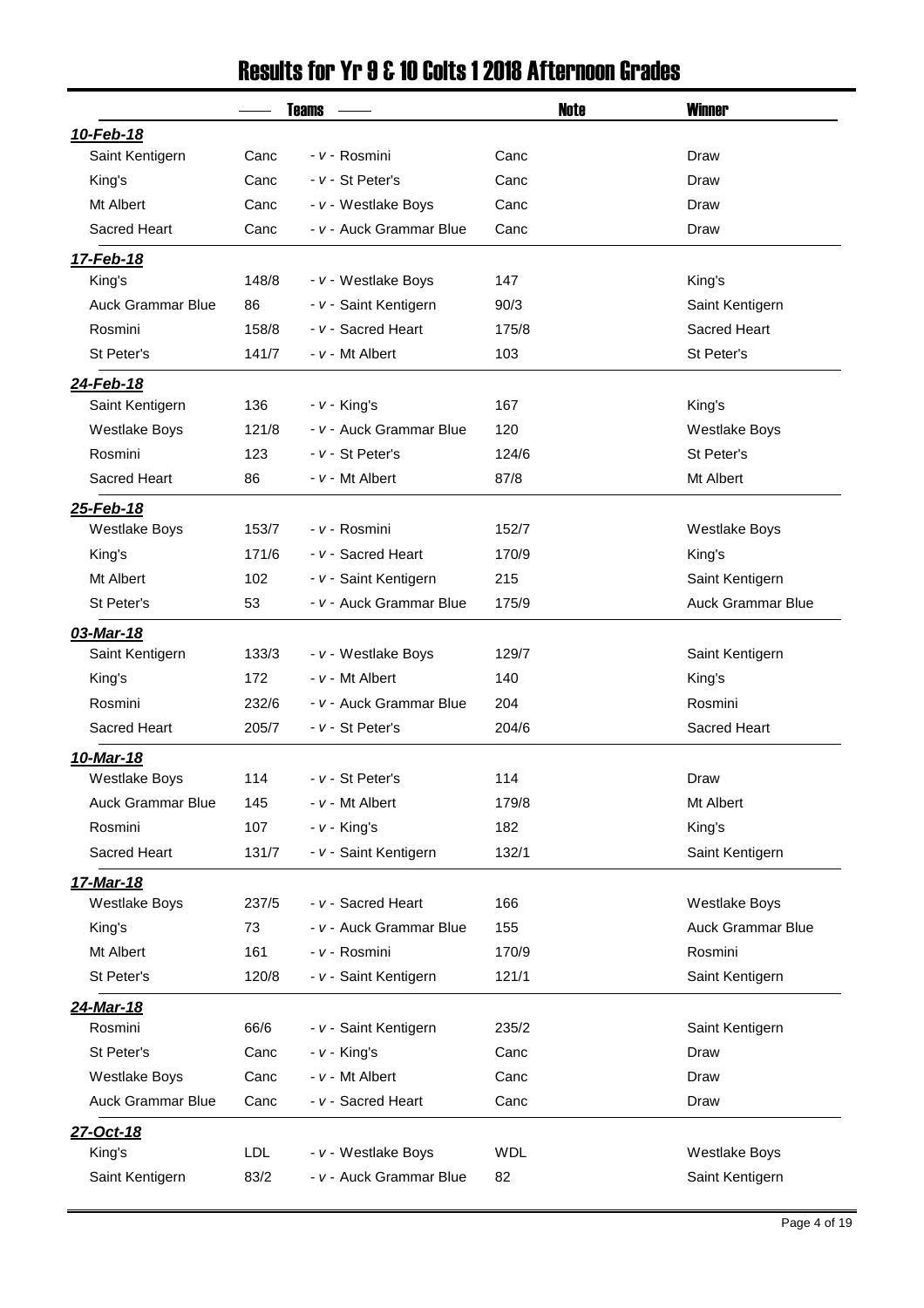| Sacred Heart             |                          | 229/9 | - v - Rosmini           | 75/8          |                |                           |                           | <b>Sacred Heart</b>      |                          |  |  |
|--------------------------|--------------------------|-------|-------------------------|---------------|----------------|---------------------------|---------------------------|--------------------------|--------------------------|--|--|
| Mt Albert                |                          | Canc  | - v - St Peter's        |               | Canc           |                           | Draw                      |                          |                          |  |  |
| 03-Nov-18                |                          |       |                         |               |                |                           |                           |                          |                          |  |  |
| King's                   |                          | 123   | - v - Saint Kentigern   |               | 124/1          |                           |                           | Saint Kentigern          |                          |  |  |
| <b>Auck Grammar Blue</b> |                          | 125   | - v - Westlake Boys     |               | 126/2          |                           |                           | <b>Westlake Boys</b>     |                          |  |  |
| St Peter's               |                          | 179/8 | - v - Rosmini           | 82            |                |                           |                           | St Peter's               |                          |  |  |
| Mt Albert                |                          | 121/8 | - v - Sacred Heart      | 120           |                |                           |                           | Mt Albert                |                          |  |  |
| 10-Nov-18                |                          |       |                         |               |                |                           |                           |                          |                          |  |  |
| Rosmini                  |                          | 148   | - v - Westlake Boys     |               | 182/9          |                           |                           | <b>Westlake Boys</b>     |                          |  |  |
| Sacred Heart             |                          | 191/4 | $- v -$ King's          |               | 188/8          |                           |                           | Sacred Heart             |                          |  |  |
| Saint Kentigern          |                          | 211/5 | $- v - Mt$ Albert       | 92            |                |                           |                           | Saint Kentigern          |                          |  |  |
| <b>Auck Grammar Blue</b> |                          | 104/6 | - v - St Peter's        | 103           |                |                           |                           | <b>Auck Grammar Blue</b> |                          |  |  |
| 17-Nov-18                |                          |       |                         |               |                |                           |                           |                          |                          |  |  |
| <b>Westlake Boys</b>     |                          | 118   | - v - Saint Kentigern   |               | 168/9          |                           |                           | Saint Kentigern          |                          |  |  |
| Mt Albert                |                          | 154/3 | $- v -$ King's          | 153           |                |                           |                           | Mt Albert                |                          |  |  |
| <b>Auck Grammar Blue</b> |                          | 148/2 | - v - Rosmini           | 144           |                |                           |                           |                          | <b>Auck Grammar Blue</b> |  |  |
| Sacred Heart             |                          | 151/1 | - v - St Peter's        | 150           |                |                           |                           | Sacred Heart             |                          |  |  |
| 24-Nov-18                |                          |       |                         |               |                |                           |                           |                          |                          |  |  |
| St Peter's               |                          | Canc  | - v - Westlake Boys     |               | Canc           |                           |                           | Draw                     |                          |  |  |
| Mt Albert                |                          | Canc  | - v - Auck Grammar Blue |               | Canc           |                           |                           | Draw                     |                          |  |  |
| King's                   |                          | Canc  | - v - Rosmini           |               | Canc           |                           |                           | Draw                     |                          |  |  |
| Saint Kentigern          |                          | Canc  | - v - Sacred Heart      |               | Canc           |                           |                           | Draw                     |                          |  |  |
| 01-Dec-18                |                          |       |                         |               |                |                           |                           |                          |                          |  |  |
| Sacred Heart             |                          | Canc  | - v - Westlake Boys     |               | Canc           |                           |                           | Draw                     |                          |  |  |
| <b>Auck Grammar Blue</b> |                          | 129   | $- v - King's$          |               | 132/0          |                           |                           | King's                   |                          |  |  |
| Rosmini                  |                          | Canc  | $- v - Mt$ Albert       |               | Canc           |                           |                           | Draw                     |                          |  |  |
| Saint Kentigern          |                          | Canc  | - v - St Peter's        |               | Canc           |                           |                           | Draw                     |                          |  |  |
|                          | <b>Points Table</b>      |       |                         | <b>Played</b> | Win            | <b>Loss</b>               | <b>Draw</b>               | <b>Points</b>            | <b>Total</b>             |  |  |
|                          | Saint Kentigern          |       | One Day                 | 14            | 10             | 1                         | $\mathbf{3}$              | 23.00                    | 23.00                    |  |  |
|                          | <b>Westlake Boys</b>     |       | One Day                 | 14            | 6              | $\ensuremath{\mathsf{3}}$ | 5                         | 17.00                    | 17.00                    |  |  |
|                          | King's                   |       | One Day                 | 14            | 6              | $\sqrt{5}$                | $\sqrt{3}$                | 15.00                    | 15.00                    |  |  |
|                          | Sacred Heart             |       | One Day                 | 14            | 5              | $\sqrt{5}$                | $\overline{4}$            | 14.00                    | 14.00                    |  |  |
|                          | Mt Albert                |       | One Day                 | 14            | 4              | $\sqrt{5}$                | $\sqrt{5}$                | 13.00                    | 13.00                    |  |  |
|                          | St Peter's               |       | One Day                 | 14            | 3              | $\sqrt{5}$                | 6                         | 12.00                    | 12.00                    |  |  |
|                          | <b>Auck Grammar Blue</b> |       | One Day                 | 14            | 4              | $\overline{7}$            | $\ensuremath{\mathsf{3}}$ | 11.00                    | 11.00                    |  |  |
|                          | Rosmini                  |       | One Day                 | 14            | $\overline{a}$ | $\boldsymbol{9}$          | $\ensuremath{\mathsf{3}}$ | 7.00                     | 7.00                     |  |  |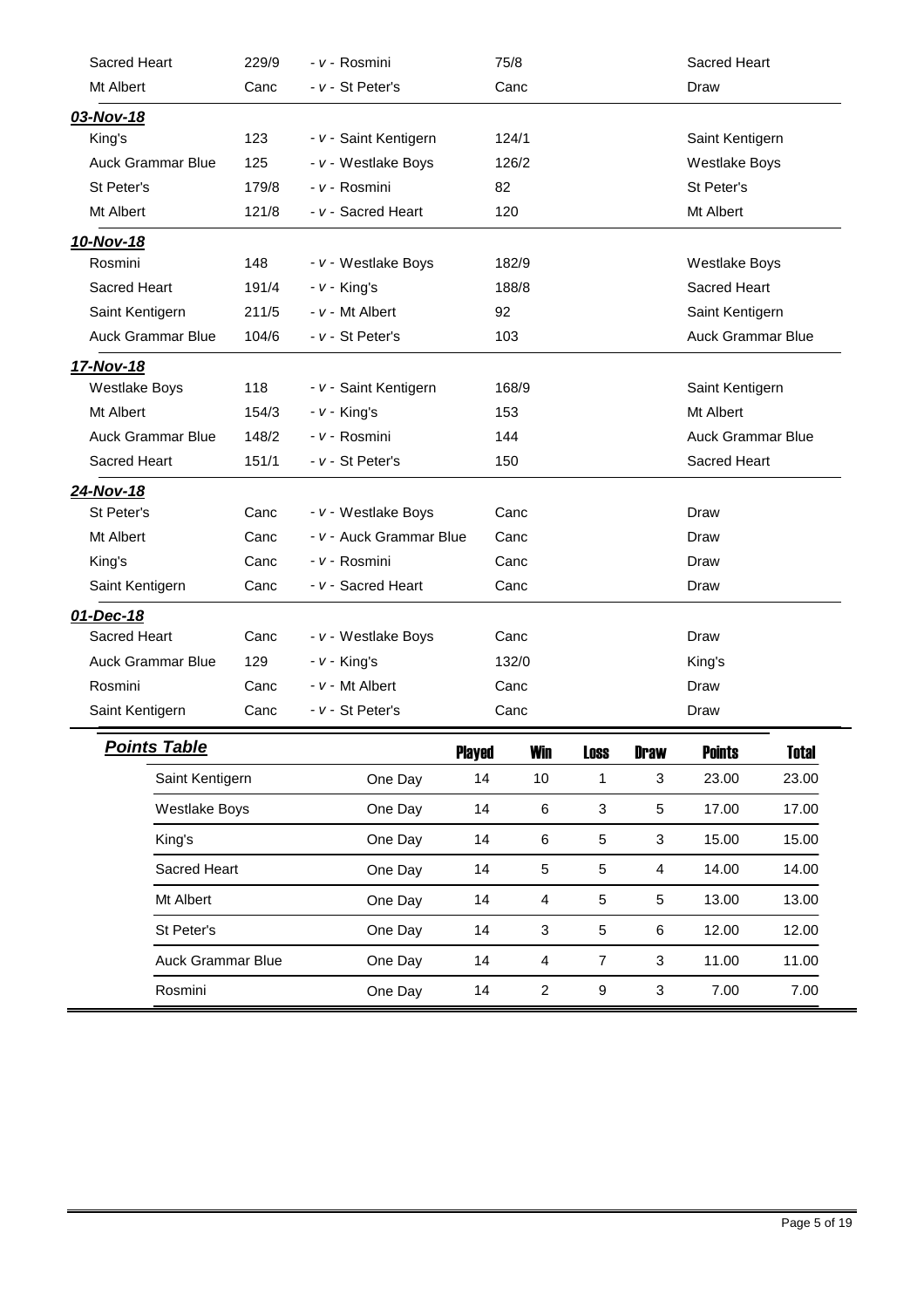#### Results for Yr 9 & 10 Colts 2 2018 Afternoon Grades

|                               |             | <b>Teams</b>                                     | <b>Note</b>   | <b>Winner</b>            |
|-------------------------------|-------------|--------------------------------------------------|---------------|--------------------------|
| 10-Feb-18                     |             |                                                  |               |                          |
| Westlake Boys 2               | Canc        | - v - Rangitoto                                  | Canc          | Draw                     |
| <b>Auck Grammar Gold</b>      | Canc        | - v - Mission Heights                            | Canc          | Draw                     |
| Macleans                      | Canc        | - v - Saint Kentigern 2                          | Canc          | Draw                     |
| Takapuna                      | Canc        | $- v -$ King's 2                                 | Canc          | Draw                     |
| 17-Feb-18                     |             |                                                  |               |                          |
| Saint Kentigern 2             | 111/6       | - v - Auck Grammar Gold                          | 110           | Saint Kentigern 2        |
| King's 2                      | 182         | - v - Westlake Boys 2                            | 183/3         | Westlake Boys 2          |
| Rangitoto                     | 98/8        | - v - Takapuna                                   | 249/5         | Takapuna                 |
| <b>Mission Heights</b>        | 79          | - v - Macleans                                   | 80/5          | Macleans                 |
| 24-Feb-18                     |             |                                                  |               |                          |
| Westlake Boys 2               | 78          | - v - Auck Grammar Gold                          | 79/5          | <b>Auck Grammar Gold</b> |
| King's 2                      | 116         | - v - Saint Kentigern 2                          | 118/2         | Saint Kentigern 2        |
| Rangitoto                     | 119         | - v - Mission Heights                            | 79            | Rangitoto                |
| Takapuna                      | 187         | - v - Macleans                                   | 123           | Takapuna                 |
| 25-Feb-18                     |             |                                                  |               |                          |
| Saint Kentigern 2             | 219/8       | - v - Rangitoto                                  | 79            | Saint Kentigern 2        |
| <b>Auck Grammar Gold</b>      | 135         | - v - Takapuna                                   | 129           | Auck Grammar Gold        |
| Macleans                      | 177         | - v - Westlake Boys 2                            | 178/6         | Westlake Boys 2          |
| <b>Mission Heights</b>        | 155/8       | $- v -$ King's 2                                 | 162/7         | King's 2                 |
| 03-Mar-18                     |             |                                                  |               |                          |
| Westlake Boys 2               | 186/8       | - v - Saint Kentigern 2                          | 187/5         | Saint Kentigern 2        |
| Auck Grammar Gold             | 183         | - v - Macleans                                   | 187/5         | <b>Macleans</b>          |
| Rangitoto                     | 144         | $- v -$ King's 2                                 | 145/8         | King's 2                 |
| Takapuna                      | 234/6       | - v - Mission Heights                            | 86            | Takapuna                 |
| 10-Mar-18                     |             |                                                  |               |                          |
| Saint Kentigern 2             | 117/0       | - v - Mission Heights                            | 116           | Saint Kentigern 2        |
| King's 2                      | 144/9       | - v - Macleans                                   | 146/5         | <b>Macleans</b>          |
| Rangitoto                     | 112/9       | - v - Auck Grammar Gold                          | 113/1         | <b>Auck Grammar Gold</b> |
| Takapuna                      | 209/6       | - v - Westlake Boys 2                            | 174           | Takapuna                 |
| 17-Mar-18                     |             |                                                  |               |                          |
| Saint Kentigern 2             | 159         | - v - Takapuna                                   | 128           | Saint Kentigern 2        |
| <b>Auck Grammar Gold</b>      | 154/4       | $- v -$ King's 2                                 | 153           | Auck Grammar Gold        |
| Macleans                      | 137/2       | - v - Rangitoto                                  | 134/9         | Macleans                 |
| <b>Mission Heights</b>        | 69          | - v - Westlake Boys 2                            | 72/4          | Westlake Boys 2          |
| 24-Mar-18                     |             |                                                  |               |                          |
| Rangitoto                     | 108         | - v - Westlake Boys 2                            | 111/3         | Westlake Boys 2          |
| <b>Mission Heights</b>        | Canc        | - v - Auck Grammar Gold                          | Canc          | Draw                     |
| Saint Kentigern 2             | Canc        | - v - Macleans                                   | Canc          | Draw                     |
| King's 2                      | Canc        | - v - Takapuna                                   | Canc          | Draw                     |
|                               |             |                                                  |               |                          |
| 27-Oct-18                     |             |                                                  |               |                          |
|                               |             |                                                  |               |                          |
| Auck Grammar Gold<br>King's 2 | Canc<br>123 | - v - Saint Kentigern 2<br>- v - Westlake Boys 2 | Canc<br>124/9 | Draw<br>Westlake Boys 2  |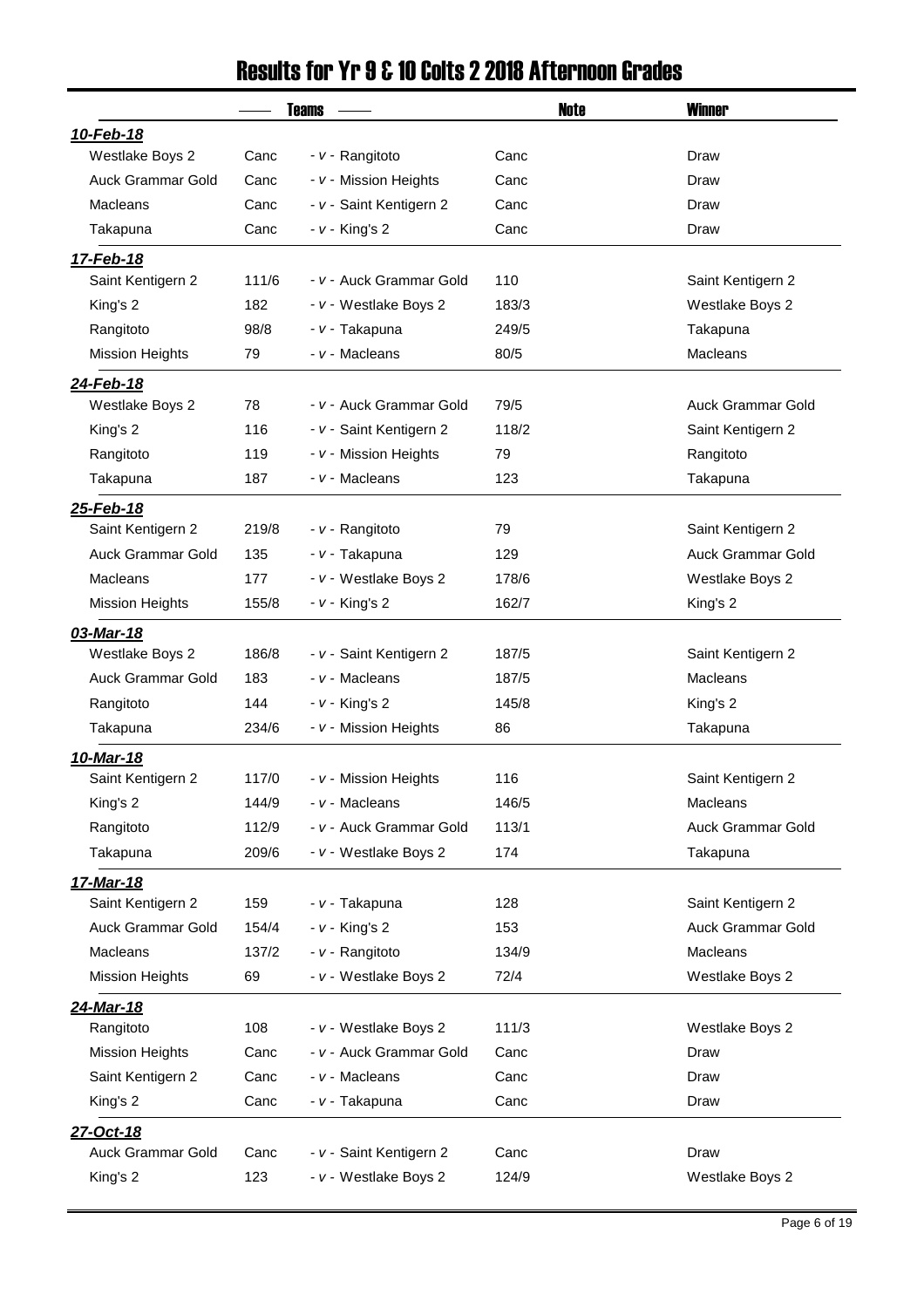| Takapuna               | 154/3 | - v - Rangitoto         |               | 153/8            |                           |                           | Takapuna          |              |  |
|------------------------|-------|-------------------------|---------------|------------------|---------------------------|---------------------------|-------------------|--------------|--|
| <b>Macleans</b>        | 155/5 | - v - Mission Heights   |               | 154/5            |                           |                           | Macleans          |              |  |
| 03-Nov-18              |       |                         |               |                  |                           |                           |                   |              |  |
| Auck Grammar Gold      | 120   | - v - Westlake Boys 2   |               | 121/9            |                           |                           | Westlake Boys 2   |              |  |
| Saint Kentigern 2      | 129   | <i>- v -</i> King's 2   |               | 133/8            |                           |                           | King's 2          |              |  |
| Mission Heights        | 149   | - v - Rangitoto         |               | 267/8            |                           |                           | Rangitoto         |              |  |
| <b>Macleans</b>        | 92/3  | - v - Takapuna          | 90            |                  |                           |                           | <b>Macleans</b>   |              |  |
| 10-Nov-18              |       |                         |               |                  |                           |                           |                   |              |  |
| Rangitoto              | 97    | - v - Saint Kentigern 2 |               | 101/3            |                           |                           | Saint Kentigern 2 |              |  |
| Takapuna               | 140   | - v - Auck Grammar Gold |               | 141/3            |                           |                           | Auck Grammar Gold |              |  |
| Westlake Boys 2        | 161/9 | - v - Macleans          |               | 160              |                           |                           | Westlake Boys 2   |              |  |
| King's 2               | 130/3 | - v - Mission Heights   |               | 128              |                           |                           | King's 2          |              |  |
| 17-Nov-18              |       |                         |               |                  |                           |                           |                   |              |  |
| Saint Kentigern 2      | 104/8 | - v - Westlake Boys 2   |               | 103              |                           |                           | Saint Kentigern 2 |              |  |
| <b>Macleans</b>        | 128/3 | - v - Auck Grammar Gold |               | 127              |                           | <b>Macleans</b>           |                   |              |  |
| King's 2               | 213/3 | - v - Rangitoto         |               | 210/2            |                           |                           | King's 2          |              |  |
| Mission Heights        | 117   | - v - Takapuna          |               | 118/3            |                           |                           | Takapuna          |              |  |
| 24-Nov-18              |       |                         |               |                  |                           |                           |                   |              |  |
| <b>Mission Heights</b> | Canc  | - v - Saint Kentigern 2 |               | Canc             |                           |                           | Draw              |              |  |
| <b>Macleans</b>        | Canc  | <i>- v -</i> King's 2   |               | Canc             |                           |                           | Draw              |              |  |
| Auck Grammar Gold      | Canc  | - v - Rangitoto         |               | Canc             |                           |                           | Draw              |              |  |
| Westlake Boys 2        | Canc  | - v - Takapuna          |               | Canc             |                           |                           | Draw              |              |  |
| 01-Dec-18              |       |                         |               |                  |                           |                           |                   |              |  |
| Takapuna               | 69/9  | - v - Saint Kentigern 2 |               | 194/9            |                           |                           | Saint Kentigern 2 |              |  |
| King's 2               | 87/8  | - v - Auck Grammar Gold |               | 182/6            |                           |                           | Auck Grammar Gold |              |  |
| Rangitoto              | 101/8 | - v - Macleans          |               | 105/3            |                           |                           | <b>Macleans</b>   |              |  |
| Westlake Boys 2        | 70/2  | - v - Mission Heights   | 69            |                  |                           |                           | Westlake Boys 2   |              |  |
| <b>Points Table</b>    |       |                         | <b>Played</b> | <b>Win</b>       | <b>Loss</b>               | <b>Draw</b>               | <b>Points</b>     | <b>Total</b> |  |
| Saint Kentigern 2      |       | One Day                 | 14            | $\boldsymbol{9}$ | $\mathbf{1}$              | 4                         | 22.00             | 22.00        |  |
| <b>Macleans</b>        |       | One Day                 | 14            | $\bf8$           | $\ensuremath{\mathsf{3}}$ | $\ensuremath{\mathsf{3}}$ | 19.00             | 19.00        |  |
| Westlake Boys 2        |       | One Day                 | 14            | 8                | 4                         | $\overline{c}$            | 18.00             | 18.00        |  |
|                        |       |                         |               |                  |                           |                           |                   |              |  |

Auck Grammar Gold **One Day** 14 6 4 4 16.00 16.00

Takapuna One Day 14 6 5 3 15.00 15.00 King's 2 One Day 14 5 6 3 13.00 13.00 Rangitoto One Day 14 2 10 2 6.00 6.00 Mission Heights **One Day** 14 0 11 3 3.00 3.00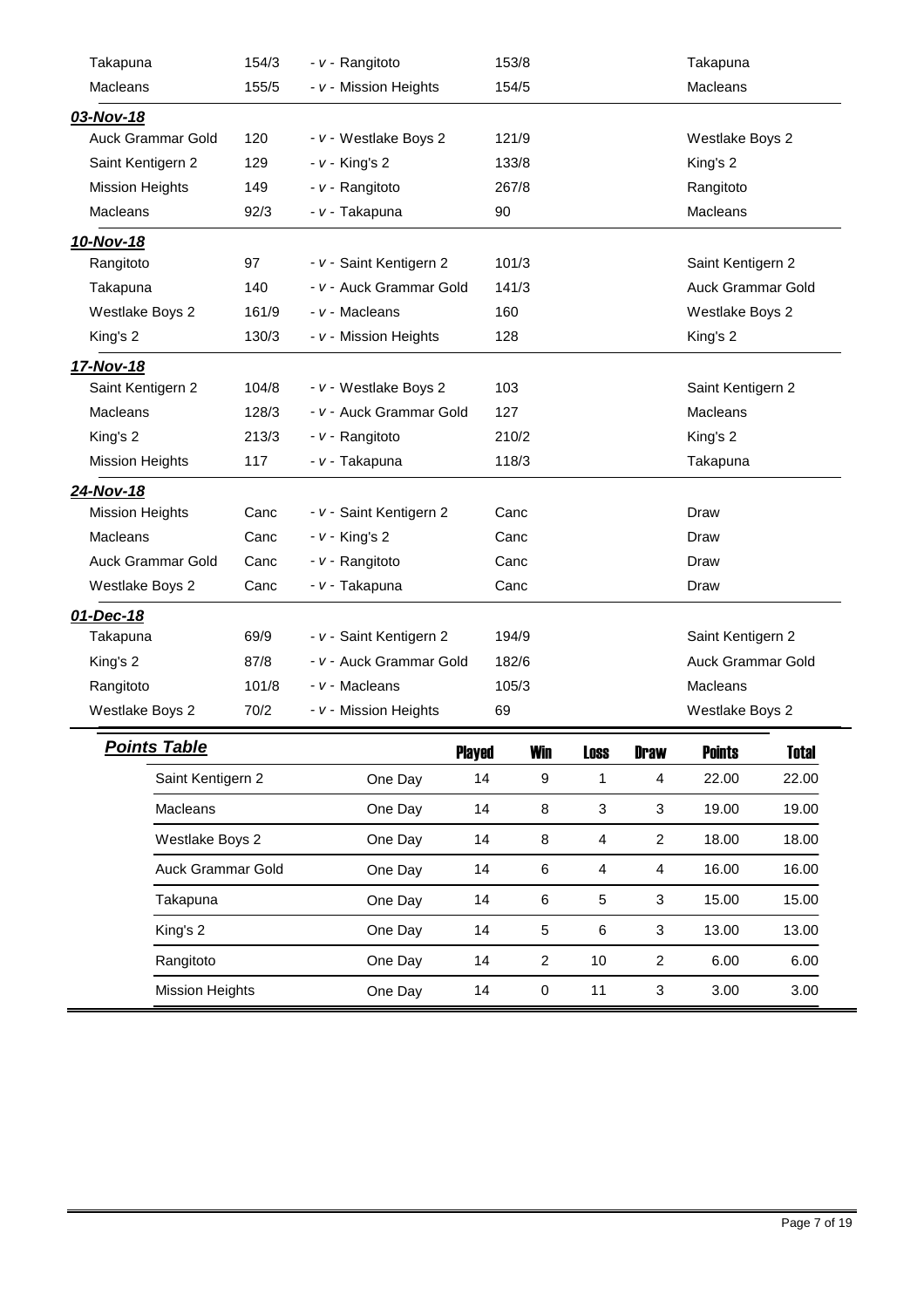# Results for Senior A 2018 Morning T20 Blue Pool

| <b>Teams</b>                 |            |                             | <b>Note</b>  | <b>Winner</b>                  |
|------------------------------|------------|-----------------------------|--------------|--------------------------------|
| 27-Oct-18                    |            |                             |              |                                |
| <b>Auck Grammar Blue</b>     | 129/7      | - v - Sacred Heart Bartlett | 101/9        | <b>Auck Grammar Blue</b>       |
| Dilworth 1XI                 | 133/7      | - v - Lynfield 1XI          | 131/7        | Dilworth 1XI                   |
| Sacred Heart 3XI             | 124/9      | - v - Auck Grammar Green    | 125/8        | <b>Auck Grammar Green</b>      |
| 03-Nov-18                    |            |                             |              |                                |
| Dilworth 1XI                 | 196/1      | - v - Sacred Heart 3XI      | 160/9        | Dilworth 1XI                   |
| <b>Sacred Heart Bartlett</b> | 140/7      | - v - Auck Grammar Green    | 135/5        | <b>Sacred Heart Bartlett</b>   |
| Lynfield 1XI                 | <b>LBD</b> | - v - Auck Grammar Blue     | <b>WBD</b>   | Auck Grammar Blue              |
| 10-Nov-18                    |            |                             |              |                                |
| Lynfield 1XI                 | 86/5       | - v - Sacred Heart 3XI      | 85           | Lynfield 1XI                   |
| <b>Auck Grammar Blue</b>     | 138/9      | - v - Auck Grammar Green    | 105/7        | <b>Auck Grammar Blue</b>       |
| <b>Sacred Heart Bartlett</b> | 115/8      | - v - Dilworth 1XI          | 106          | <b>Sacred Heart Bartlett</b>   |
| 17-Nov-18                    |            |                             |              |                                |
| Dilworth 1XI                 | 70         | - v - Auck Grammar Green    | 123/5        | <b>Auck Grammar Green</b>      |
| Sacred Heart 3XI             | 103        | - v - Auck Grammar Blue     | 254/4        | <b>Auck Grammar Blue</b>       |
| <b>Sacred Heart Bartlett</b> | 92         | - v - Lynfield 1XI          | 93/1         | Lynfield 1XI                   |
| 24-Nov-18                    |            |                             |              |                                |
| <b>Auck Grammar Green</b>    | Canc       | - v - Lynfield 1XI          | Canc         | Draw                           |
| Sacred Heart 3XI             | Canc       | - v - Sacred Heart Bartlett | Canc         | Draw                           |
| Dilworth 1XI                 | Canc       | - v - Auck Grammar Blue     | Canc         | Draw                           |
| 01-Dec-18                    |            |                             |              |                                |
| <b>Auck Grammar Blue</b>     | 193/4      | - v - Auck Grammar Green    | 77/8         | <b>Auck Grammar Blue</b>       |
| Dilworth 1XI                 | Canc       | - v - Lynfield 1XI          | Canc         | Draw                           |
| <b>Sacred Heart Bartlett</b> | Canc       | - v - Sacred Heart 3XI      | Canc         | Draw                           |
| <b>Points Table</b>          |            | <b>Diovod</b>               | Win<br>l nnn | <b>Dnow</b><br>Nointo<br>Totol |

| <b>Points Table</b>   |         | <b>Played</b> | Win      | Loss           | <b>Draw</b> | <b>Points</b> | <b>Total</b> |
|-----------------------|---------|---------------|----------|----------------|-------------|---------------|--------------|
| Auck Grammar Blue     | One Day | 5             | 4        | 0              |             | 9.00          | 9.00         |
| Auck Grammar Green    | One Day | 5             | 2        | 2              |             | 5.00          | 5.00         |
| Dilworth 1XI          | One Day | 5             | 2        | 2              |             | 5.00          | 5.00         |
| Lynfield 1XI          | One Day | 5             | 2        | $\mathfrak{p}$ |             | 5.00          | 5.00         |
| Sacred Heart Bartlett | One Day | 5             | 2        | 2              |             | 5.00          | 5.00         |
| Sacred Heart 3XI      | One Day | 5             | $\Omega$ | 4              |             | 1.00          | 1.00         |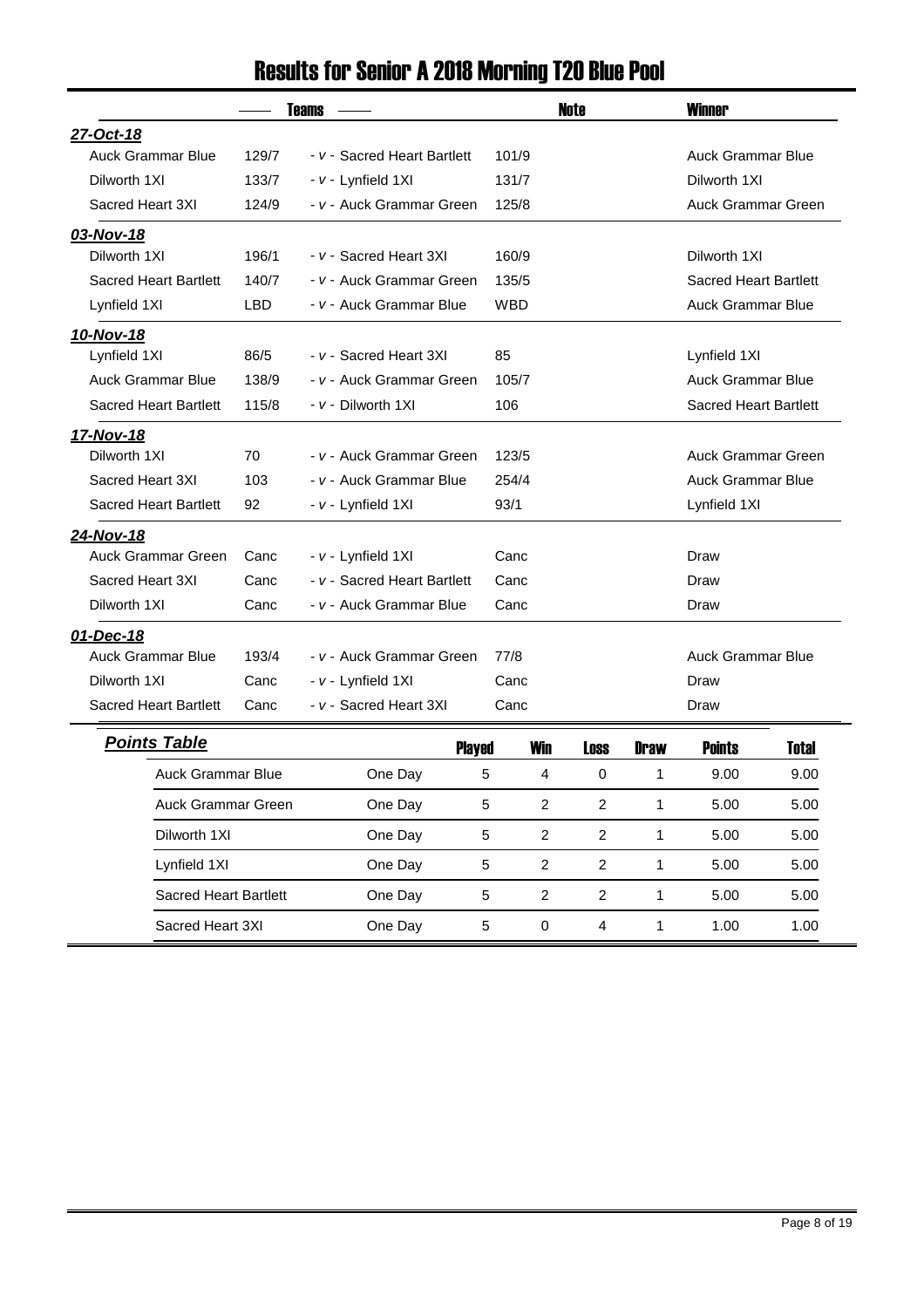#### Results for Senior A 2018 Morning T20 White Pool

|                          |       | <b>Teams</b>            |        |             | Note        |             | <b>Winner</b>     |       |  |
|--------------------------|-------|-------------------------|--------|-------------|-------------|-------------|-------------------|-------|--|
| 27-Oct-18                |       |                         |        |             |             |             |                   |       |  |
| Avondale 2XI             | 99    | - v - Auck Grammar Red  | 132    |             |             |             | Auck Grammar Red  |       |  |
| Auck Grammar Gold        |       | $- v - Bve$             |        |             |             |             |                   |       |  |
| 03-Nov-18                |       |                         |        |             |             |             |                   |       |  |
| <b>Auck Grammar Red</b>  | 141/9 | - v - Auck Grammar Gold |        | 156/6       |             |             | Auck Grammar Gold |       |  |
| Avondale 2XI             |       | - <i>v</i> - Bye        |        |             |             |             |                   |       |  |
| 10-Nov-18                |       |                         |        |             |             |             |                   |       |  |
| Auck Grammar Gold        | 107/2 | - v - Avondale 2XI      |        | 106/4       |             |             | Auck Grammar Gold |       |  |
| Auck Grammar Red         |       | - <i>v</i> - Bye        |        |             |             |             |                   |       |  |
| <b>Points Table</b>      |       |                         | Played | Win         | <b>Loss</b> | <b>Draw</b> | <b>Points</b>     | Total |  |
| <b>Auck Grammar Gold</b> |       | One Day                 | 2      | 2           | $\mathbf 0$ | $\Omega$    | 4.00              | 4.00  |  |
| <b>Auck Grammar Red</b>  |       | One Day                 | 2      | 1           | 1           | $\Omega$    | 2.00              | 2.00  |  |
| Avondale 2XI             |       | One Day                 | 2      | $\mathbf 0$ | 2           | $\Omega$    | 0.00              | 0.00  |  |

### Results for Senior A 2018 Morning T20 Red Pool

|                     |            | <b>Teams</b>            |                |                | Note        |             | <b>Winner</b> |              |
|---------------------|------------|-------------------------|----------------|----------------|-------------|-------------|---------------|--------------|
| 27-Oct-18           |            |                         |                |                |             |             |               |              |
| Mt Roskill          | 105/7      | $- v -$ King's 3XI      |                | 148/9          |             |             | King's 3XI    |              |
| 03-Nov-18           |            |                         |                |                |             |             |               |              |
| King's 3XI          | <b>WBD</b> | - v - Westlake Boys 4XI |                | <b>LBD</b>     |             |             | King's 3XI    |              |
| Mt Roskill          |            | $- v - Bye$             |                |                |             |             |               |              |
| 10-Nov-18           |            |                         |                |                |             |             |               |              |
| Westlake Boys 4XI   | <b>LBD</b> | - v - Mt Roskill        |                | <b>WBD</b>     |             |             | Mt Roskill    |              |
| King's 3XI          |            | $- v - Bye$             |                |                |             |             |               |              |
| <b>Points Table</b> |            |                         | <b>Played</b>  | <b>Win</b>     | <b>Loss</b> | <b>Draw</b> | <b>Points</b> | <b>Total</b> |
| King's 3XI          |            | One Day                 | $\overline{2}$ | $\overline{c}$ | $\mathbf 0$ | $\mathbf 0$ | 4.00          | 4.00         |
| Mt Roskill          |            | One Day                 | $\overline{2}$ | 1              | 1           | 0           | 2.00          | 2.00         |
| Westlake Boys 4XI   |            | One Day                 | $\overline{2}$ | 0              | 2           | 0           | 0.00          | 0.00         |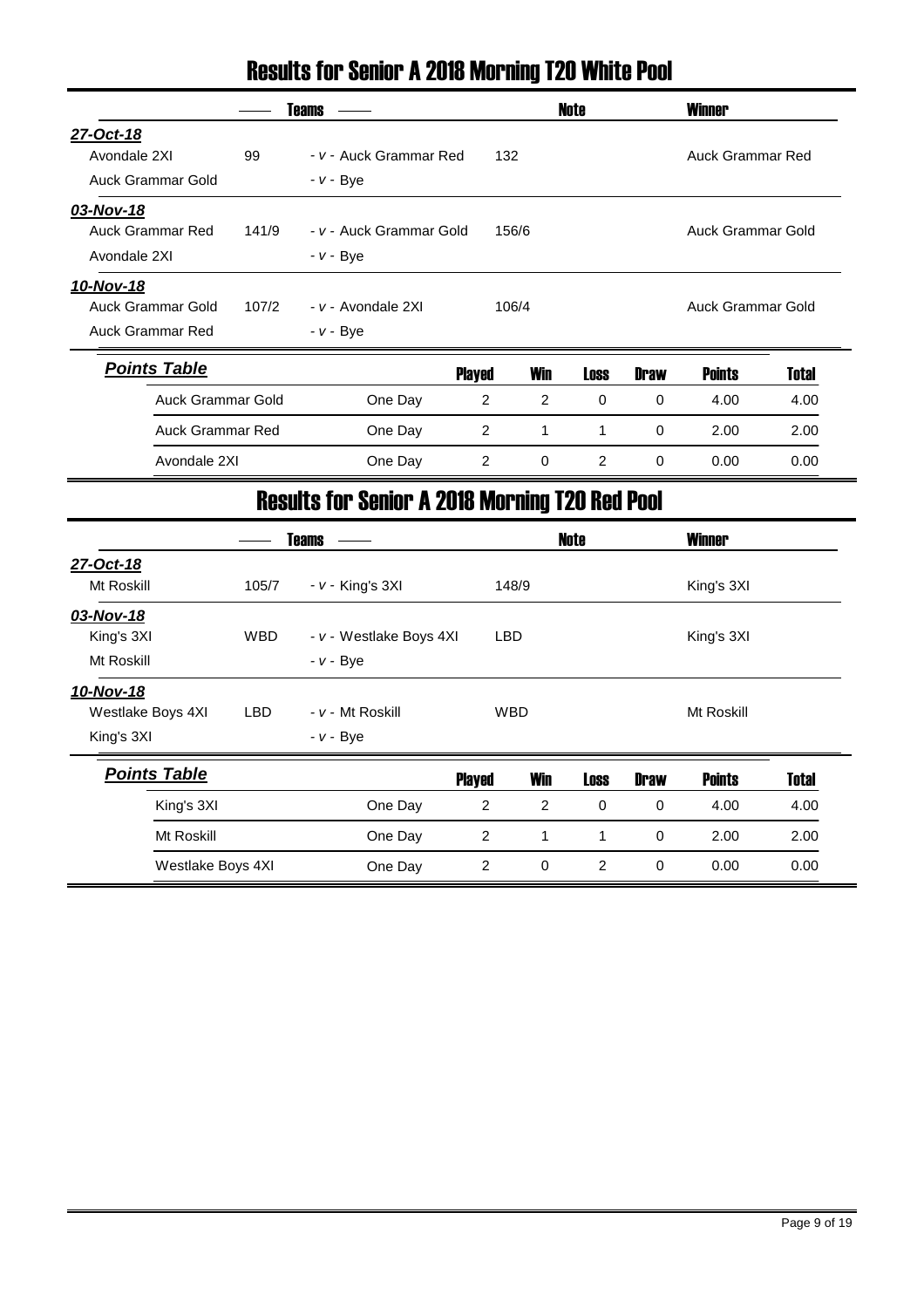# Results for Senior A 2018 Morning T20 White/Red Finals

|                          |            | <b>Teams</b>            |                |             | Note           |             |               |              |
|--------------------------|------------|-------------------------|----------------|-------------|----------------|-------------|---------------|--------------|
| 17-Nov-18                |            |                         |                |             |                |             |               |              |
| Mt Roskill               | 180        | - v - Auck Grammar Red  | 130            |             |                |             | Mt Roskill    |              |
| King's 3XI               | 172/8      | - v - Avondale 2XI      | 37             |             |                |             | King's 3XI    |              |
| Auck Grammar Gold        |            | $- v - Bye$             |                |             |                |             |               |              |
| 24-Nov-18                |            |                         |                |             |                |             |               |              |
| <b>Auck Grammar Gold</b> | Canc       | - v - Mt Roskill        |                | Canc        |                |             | Draw          |              |
| Avondale 2XI             | Canc       | - v - Auck Grammar Red  |                | Canc        |                |             | Draw          |              |
| King's 3XI               |            | $- v - Bye$             |                |             |                |             |               |              |
| 01-Dec-18                |            |                         |                |             |                |             |               |              |
| King's 3XI               | 140/4      | - v - Auck Grammar Gold |                | 137/3       |                |             | King's 3XI    |              |
| Mt Roskill               | <b>WBD</b> | - v - Auck Grammar Red  | <b>LBD</b>     |             |                |             | Mt Roskill    |              |
| Avondale 2XI             |            | $- v - Bye$             |                |             |                |             |               |              |
| <b>Points Table</b>      |            |                         | <b>Played</b>  | <b>Win</b>  | <b>Loss</b>    | <b>Draw</b> | <b>Points</b> | <b>Total</b> |
| Mt Roskill               |            | One Day                 | 3              | 2           | 0              | 1           | 5.00          | 5.00         |
| King's 3XI               |            | One Day                 | $\overline{c}$ | 2           | $\mathbf 0$    | 0           | 4.00          | 4.00         |
| <b>Auck Grammar Gold</b> |            | One Day                 | $\overline{c}$ | 0           | 1              | 1           | 1.00          | 1.00         |
| Avondale 2XI             |            | One Day                 | $\overline{c}$ | $\mathbf 0$ | $\mathbf 1$    | 1           | 1.00          | 1.00         |
| <b>Auck Grammar Red</b>  |            | One Day                 | 3              | $\pmb{0}$   | $\overline{c}$ | 1           | 1.00          | 1.00         |

### Results for Senior B 2018 Morning T20 Blue Pool

|                     |                         | Teams                |               |                | Note        |                   | <b>Winner</b>     |       |  |  |  |
|---------------------|-------------------------|----------------------|---------------|----------------|-------------|-------------------|-------------------|-------|--|--|--|
| 27-Oct-18           |                         |                      |               |                |             |                   |                   |       |  |  |  |
| <b>Birkenhead</b>   | 58/3                    | - v - Sunderland     |               | 56             |             |                   | <b>Birkenhead</b> |       |  |  |  |
| Macleans 2XI        | 145/7                   | - v - St Peter's 5XI | 154/5         |                |             |                   | St Peter's 5XI    |       |  |  |  |
| 03-Nov-18           |                         |                      |               |                |             |                   |                   |       |  |  |  |
| Sunderland          | 54                      | - v - Macleans 2XI   | 155/6         |                |             | Macleans 2XI      |                   |       |  |  |  |
| St Peter's 5XI      | 140                     | - v - Birkenhead     |               | 182/5          |             | <b>Birkenhead</b> |                   |       |  |  |  |
| 10-Nov-18           |                         |                      |               |                |             |                   |                   |       |  |  |  |
| <b>Birkenhead</b>   | <b>WBD</b>              | - v - Macleans 2XI   | LBD           |                |             |                   | <b>Birkenhead</b> |       |  |  |  |
| St Peter's 5XI      | 88/3                    | - v - Sunderland     | 87            |                |             |                   | St Peter's 5XI    |       |  |  |  |
| <b>Points Table</b> |                         |                      | <b>Played</b> | <b>Win</b>     | <b>Loss</b> | <b>Draw</b>       | <b>Points</b>     | Total |  |  |  |
| <b>Birkenhead</b>   |                         | One Day              | 3             | 3              | 0           | 0                 | 6.00              | 6.00  |  |  |  |
| St Peter's 5XI      |                         | One Day              | 3             | $\overline{2}$ | 1           | 0<br>4.00         |                   | 4.00  |  |  |  |
|                     | Macleans 2XI<br>One Day |                      | 3             | 1              | 2           | 0                 | 2.00              | 2.00  |  |  |  |
| Sunderland          |                         | One Day              | 3             | 0              | 3           | $\mathbf 0$       | 0.00              | 0.00  |  |  |  |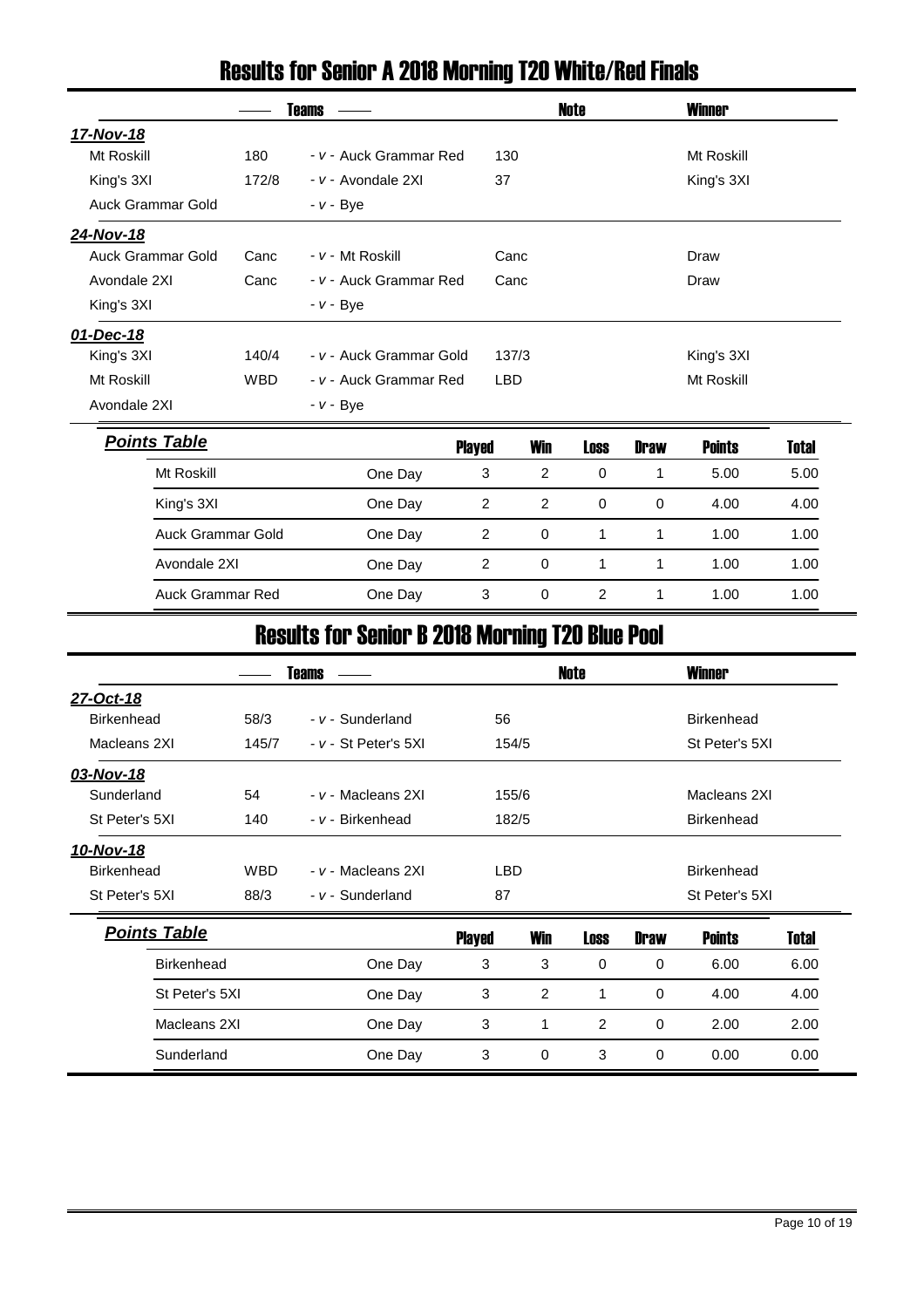### Results for Senior B 2018 Morning T20 White Pool

|                      |       | <b>Teams</b>       |               |            | Note        |              | <b>Winner</b>        |              |  |
|----------------------|-------|--------------------|---------------|------------|-------------|--------------|----------------------|--------------|--|
| 27-Oct-18            |       |                    |               |            |             |              |                      |              |  |
| Sacred Heart B Quinn | 101/3 | - v - Long Bay 2XI | 100           |            |             |              | Sacred Heart B Quinn |              |  |
| St Paul's            | 102   | - v - Takapuna 2XI | 134           |            |             |              | Takapuna 2XI         |              |  |
| 03-Nov-18            |       |                    |               |            |             |              |                      |              |  |
| Sacred Heart B Quinn | 100   | $- v - St$ Paul's  |               | 101/9      |             |              | St Paul's            |              |  |
| Long Bay 2XI         | 44    | - v - Takapuna 2XI |               | 197/3      |             | Takapuna 2XI |                      |              |  |
| 10-Nov-18            |       |                    |               |            |             |              |                      |              |  |
| St Paul's            | 126/3 | - v - Long Bay 2XI | 51            |            |             |              | St Paul's            |              |  |
| Sacred Heart B Quinn | 63    | - v - Takapuna 2XI |               | 131/9      |             |              | Takapuna 2XI         |              |  |
| <b>Points Table</b>  |       |                    | <b>Played</b> | <b>Win</b> | <b>Loss</b> | <b>Draw</b>  | <b>Points</b>        | <b>Total</b> |  |
| Takapuna 2XI         |       | One Day            | 3             | 3          | 0           | 0            | 6.00                 | 6.00         |  |
| St Paul's            |       | One Day            | 3             | 2          | 1           | 0            | 4.00                 | 4.00         |  |
| Sacred Heart B Quinn |       | One Day            | 3             | 1          | 2           | 0            | 2.00                 | 2.00         |  |
| Long Bay 2XI         |       | One Day            | 3             | 0          | 3           | 0            | 0.00                 |              |  |

### Results for Senior B 2018 Morning T20 Top 4

|                     |                           | <b>Teams</b>             |                     |            | <b>Note</b> |                   | <b>Winner</b>     |       |  |
|---------------------|---------------------------|--------------------------|---------------------|------------|-------------|-------------------|-------------------|-------|--|
| 17-Nov-18           |                           |                          |                     |            |             |                   |                   |       |  |
| <b>Birkenhead</b>   | <b>WBD</b>                | $- v - St$ Paul's        | <b>LBD</b>          |            |             |                   | <b>Birkenhead</b> |       |  |
| Takapuna 2XI        | 191/9                     | - v - St Peter's 5XI     | 107<br>Takapuna 2XI |            |             |                   |                   |       |  |
| 24-Nov-18           |                           |                          |                     |            |             |                   |                   |       |  |
| Takapuna 2XI        | Canc                      | $- v - St$ Paul's        |                     | Canc       |             |                   | Draw              |       |  |
| <b>Birkenhead</b>   | Canc                      | - v - St Peter's 5XI     | Canc                |            | Draw        |                   |                   |       |  |
| 01-Dec-18           |                           |                          |                     |            |             |                   |                   |       |  |
| St Paul's           | Canc                      | $- v - St$ Peter's $5XI$ |                     | Canc       |             | Draw              |                   |       |  |
| Takapuna 2XI        | 142/4                     | - v - Birkenhead         | 132                 |            |             |                   | Takapuna 2XI      |       |  |
| <b>Points Table</b> |                           |                          | <b>Played</b>       | <b>Win</b> | <b>Loss</b> | <b>Draw</b>       | <b>Points</b>     | Total |  |
| Takapuna 2XI        |                           | One Day                  | 3                   | 2          | 0           | 1                 | 5.00              | 5.00  |  |
| <b>Birkenhead</b>   |                           | One Day                  | 3                   | 1          | 1           | 1<br>3.00         |                   | 3.00  |  |
| St Paul's           |                           | One Day                  | $\sqrt{3}$          | 0          | 1           | 2<br>2.00<br>2.00 |                   |       |  |
|                     | St Peter's 5XI<br>One Day |                          | 3                   | 0          |             | 2                 | 2.00              | 2.00  |  |
|                     |                           |                          |                     |            |             |                   |                   |       |  |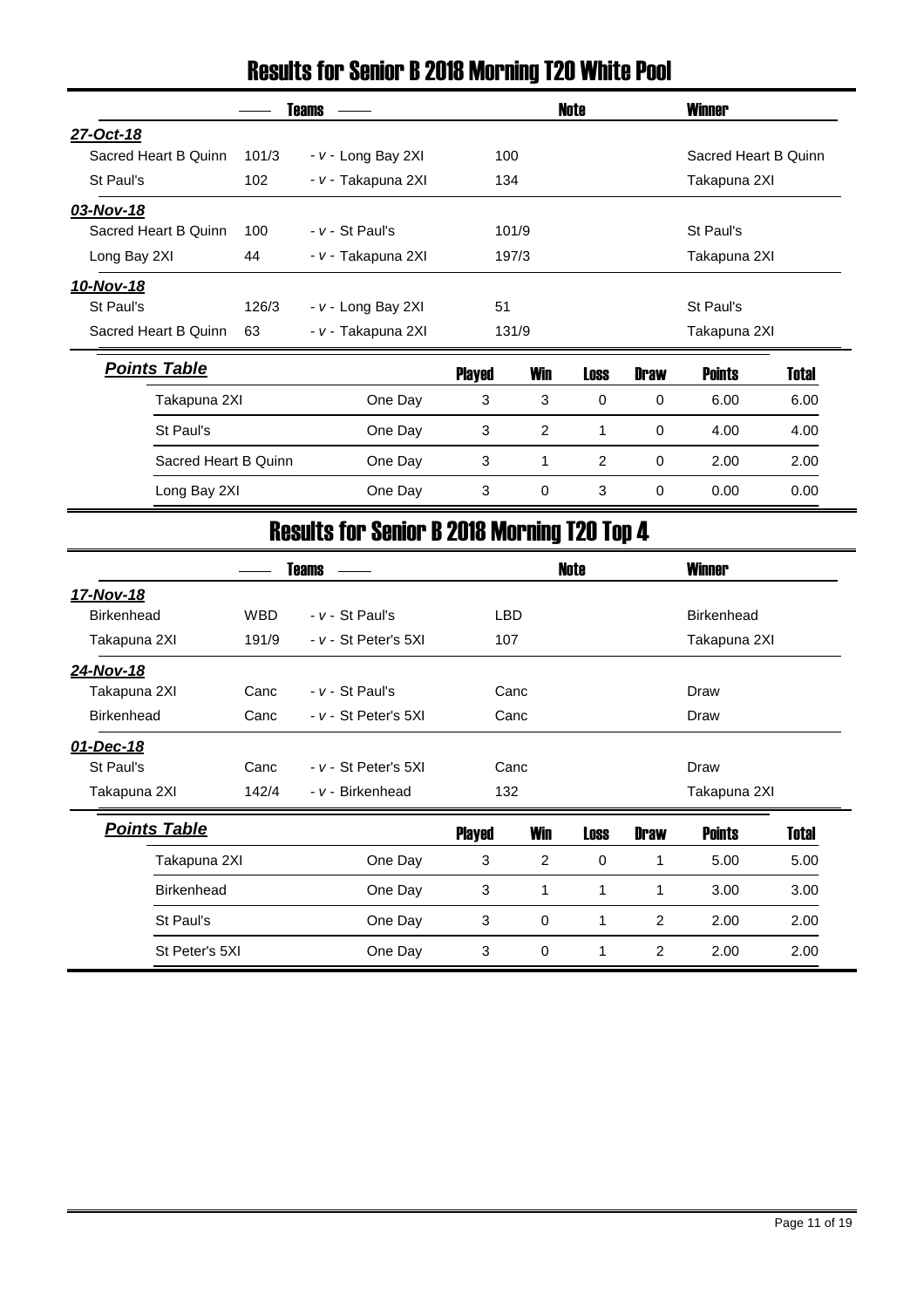### Results for Senior B 2018 Morning T20 Bottom 4

|                      |            | Teams                      |        |            | Note |                | <b>Winner</b>        |       |
|----------------------|------------|----------------------------|--------|------------|------|----------------|----------------------|-------|
| 17-Nov-18            |            |                            |        |            |      |                |                      |       |
| Macleans 2XI         | 110/4      | - v - Long Bay 2XI         |        | 114/3      |      |                | Long Bay 2XI         |       |
| Sacred Heart B Quinn | 178/9      | - v - Sunderland           |        | 87         |      |                | Sacred Heart B Quinn |       |
| 24-Nov-18            |            |                            |        |            |      |                |                      |       |
| Sacred Heart B Quinn | Canc       | - v - Long Bay 2XI         |        | Canc       |      |                | Draw                 |       |
| Sunderland           | Canc       | - v - Macleans 2XI         |        | Canc       |      |                | Draw                 |       |
| 01-Dec-18            |            |                            |        |            |      |                |                      |       |
| Long Bay 2XI         | Canc       | - v - Sunderland           |        | Canc       |      |                | Draw                 |       |
| Macleans 2XI         | <b>WBD</b> | - v - Sacred Heart B Quinn |        | <b>LBD</b> |      |                | Macleans 2XI         |       |
| <b>Points Table</b>  |            |                            | Played | Win        | Loss | <b>Draw</b>    | Points               | Total |
| Long Bay 2XI         |            | One Day                    | 3      | 1          | 0    | $\overline{2}$ | 4.00                 | 4.00  |
| Macleans 2XI         |            | One Day                    | 3      | 1          | 1    | 1              | 3.00                 | 3.00  |
| Sacred Heart B Quinn |            | One Day                    | 3      | 1          | 1    | 1              | 3.00                 | 3.00  |
| Sunderland           |            | One Day                    | 3      | 0          | 1    | 2              | 2.00                 | 2.00  |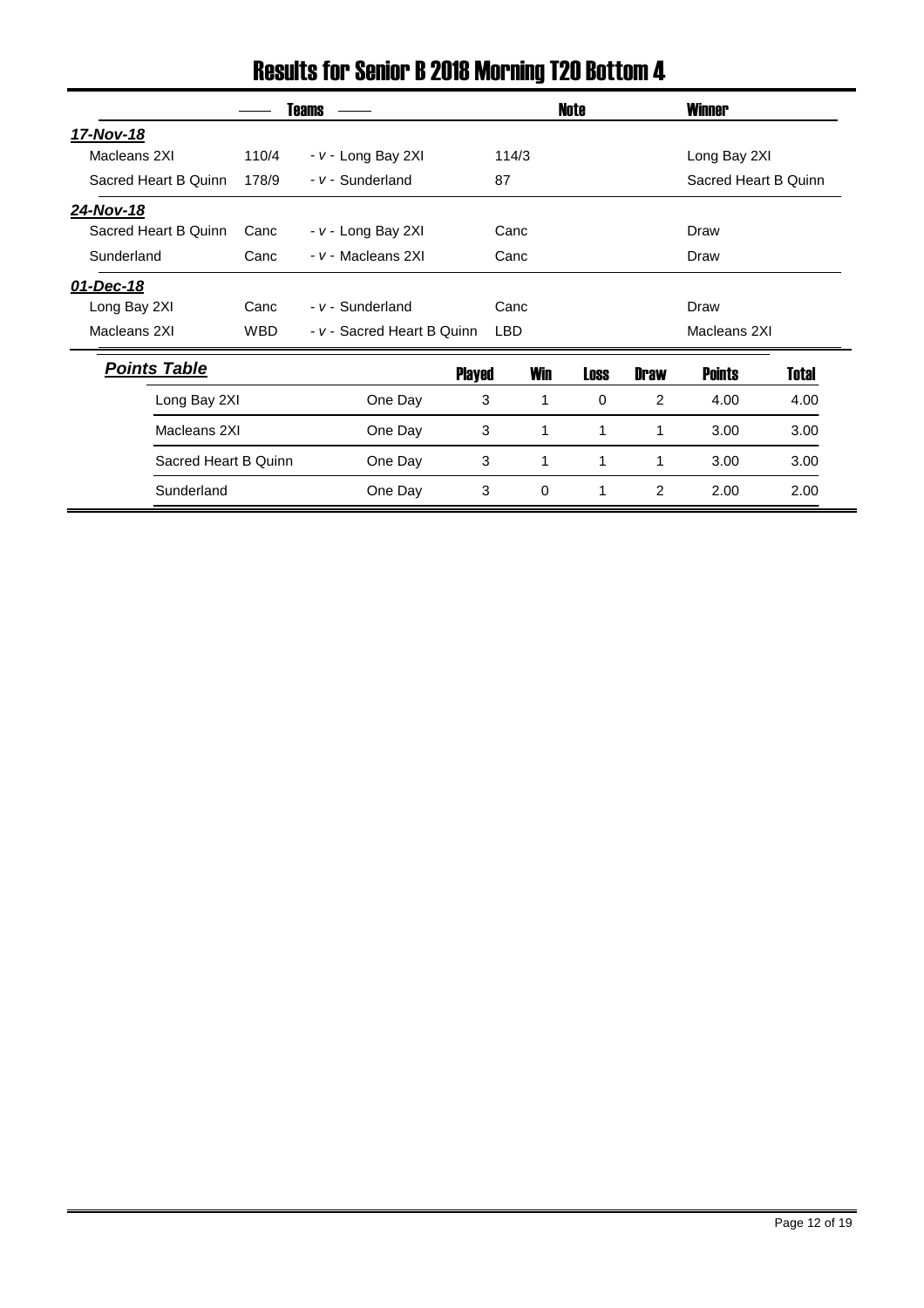# Results for Junior A 2018 Morning T20 Blue Pool

|                          |                                | Teams                     |                |                | <b>Note</b>                          |                | <b>Winner</b>            |              |
|--------------------------|--------------------------------|---------------------------|----------------|----------------|--------------------------------------|----------------|--------------------------|--------------|
| 27-Oct-18                |                                |                           |                |                |                                      |                |                          |              |
| <b>Auck Grammar Blue</b> | 125/5                          | - v - Mt Albert Blue      | 98             |                |                                      |                | <b>Auck Grammar Blue</b> |              |
| <b>Howick</b>            | 125/2                          | - v - King's A            | 65             |                |                                      |                | Howick                   |              |
| <b>Auck Grammar Gold</b> | 101/8                          | - v - Mt Roskill A        | 102/8          |                | Mt Roskill A                         |                |                          |              |
| 03-Nov-18                |                                |                           |                |                |                                      |                |                          |              |
| Howick                   | 144/4                          | - v - Mt Roskill A        | 82             |                |                                      |                | Howick                   |              |
| Auck Grammar Gold        | 127/7                          | - v - Mt Albert Blue      |                | 131/5          |                                      |                | Mt Albert Blue           |              |
| King's A                 | 90/9                           | - v - Auck Grammar Blue   | 91/2           |                | <b>Auck Grammar Blue</b>             |                |                          |              |
| 10-Nov-18                |                                |                           |                |                |                                      |                |                          |              |
| King's A                 | 115                            | <i>- v -</i> Mt Roskill A | 148            |                |                                      |                | Mt Roskill A             |              |
| <b>Auck Grammar Blue</b> | 119/8                          | - v - Auck Grammar Gold   | 95/6           |                |                                      |                | <b>Auck Grammar Blue</b> |              |
| Mt Albert Blue           | 123/6                          | - v - Howick              |                | 124/7          |                                      |                | Howick                   |              |
| 17-Nov-18                |                                |                           |                |                |                                      |                |                          |              |
| Howick                   | 127/7                          | - v - Auck Grammar Gold   |                | 128/5          |                                      |                | <b>Auck Grammar Gold</b> |              |
| Mt Roskill A             | 105                            | - v - Auck Grammar Blue   | 145/8          |                | Auck Grammar Blue                    |                |                          |              |
| Mt Albert Blue           | 121                            | - v - King's A            |                | 97/9           |                                      | Mt Albert Blue |                          |              |
| 24-Nov-18                |                                |                           |                |                |                                      |                |                          |              |
| <b>Auck Grammar Gold</b> | Canc                           | - v - King's A            |                | Canc           |                                      |                | Draw                     |              |
| Mt Roskill A             | Canc                           | - v - Mt Albert Blue      |                | Canc           |                                      |                | Draw                     |              |
| <b>Auck Grammar Blue</b> | Canc                           | - v - Howick              |                | Canc           |                                      |                | Draw                     |              |
| 01-Dec-18                |                                |                           |                |                |                                      |                |                          |              |
| <b>Auck Grammar Blue</b> | 97/9                           | - v - Howick              |                | 119/5          |                                      |                | Howick                   |              |
| Mt Albert Blue           | 120/                           | <i>- v -</i> Mt Roskill A |                | 121/8          |                                      |                | Mt Roskill A             |              |
| Auck Grammar Gold        | 164/8                          | $- v -$ King's A          |                | 163/5          |                                      |                | <b>Auck Grammar Gold</b> |              |
| <b>Points Table</b>      |                                |                           | <b>Played</b>  | <b>Win</b>     | <b>Loss</b>                          | Draw           | <b>Points</b>            | <b>Total</b> |
| <b>Auck Grammar Blue</b> |                                | One Day                   | 5              | 4              | 0                                    | 1              | 9.00                     | 9.00         |
| Howick                   |                                | One Day                   | 5              | $\sqrt{3}$     | 1                                    | $\mathbf 1$    | 7.00                     | 7.00         |
| Mt Albert Blue           | One Day<br>5<br>$\overline{2}$ |                           | $\overline{2}$ | $\mathbf{1}$   | 5.00                                 | 5.00           |                          |              |
| Mt Roskill A             | One Day                        |                           | 5              | $\overline{c}$ | $\overline{c}$                       | 1              | 5.00                     | 5.00         |
| Auck Grammar Gold        |                                | One Day                   | 5              | $\mathbf{1}$   | $\mathbf{3}$<br>$\mathbf{1}$<br>3.00 |                |                          | 3.00         |
| King's A                 |                                | One Day                   | 5              | $\pmb{0}$      | $\overline{4}$                       | $\mathbf{1}$   | 1.00                     | 1.00         |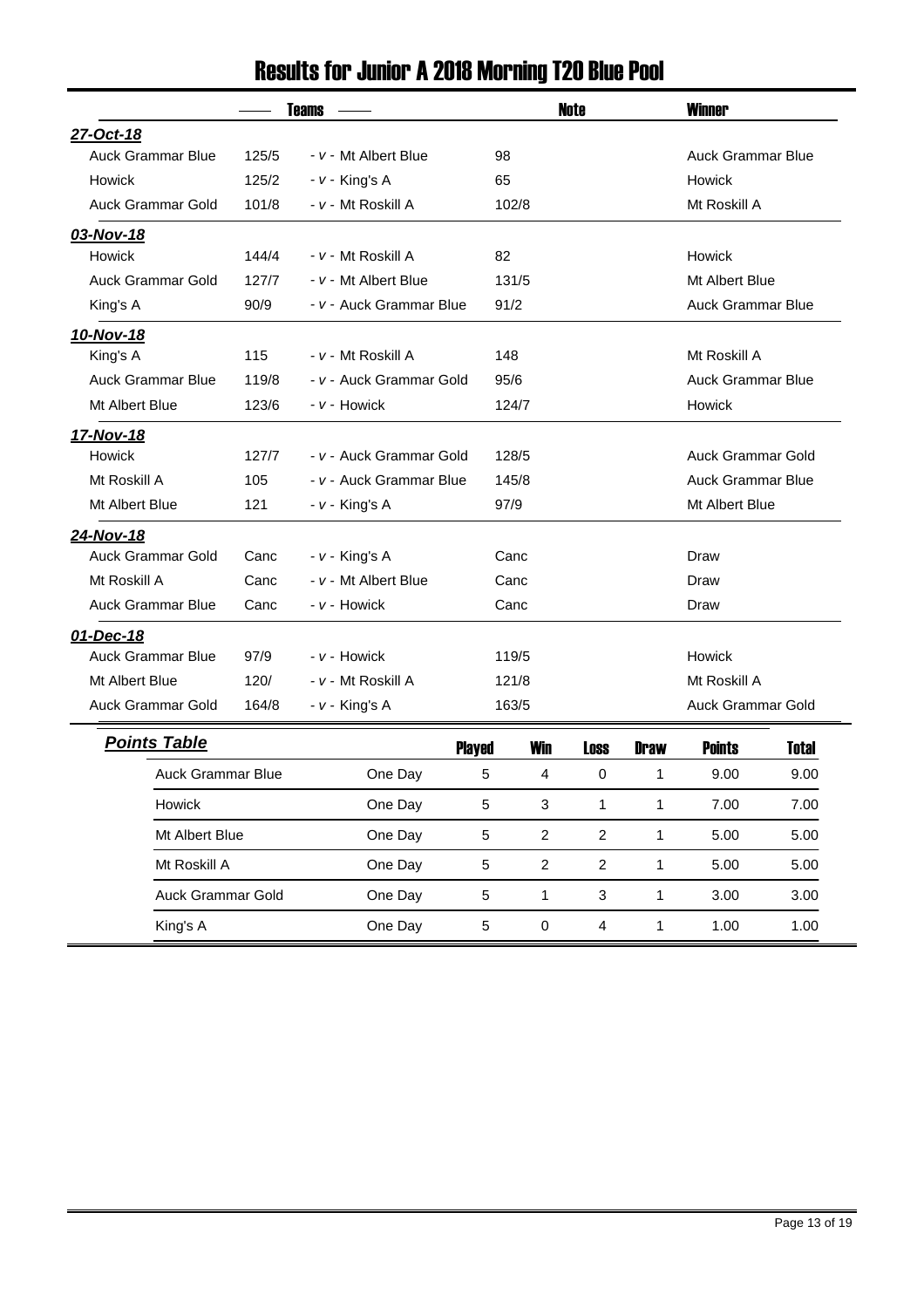### Results for Junior A 2018 Morning T20 White Pool

|                              |            | <b>Teams</b>                | Note               |             | <b>Winner</b>                 |
|------------------------------|------------|-----------------------------|--------------------|-------------|-------------------------------|
| 27-Oct-18                    |            |                             |                    |             |                               |
| Auck Grammar Green           | 44         | - v - St Peter's            | 48/1               |             | St Peter's                    |
| Mt Albert Gold               | 117/7      | - v - Sacred Heart Phillips | 140/5              |             | <b>Sacred Heart Phillips</b>  |
| Sacred Heart Snedden 114/    |            | - v - Avondale              | 114/               |             | Draw                          |
| 03-Nov-18                    |            |                             |                    |             |                               |
| Mt Albert Gold               | 123/7      | - v - Sacred Heart Snedden  | 124/5              |             | Sacred Heart Snedden          |
| Avondale                     | 90/4       | - v - St Peter's            | 89/7               |             | Avondale                      |
| <b>Sacred Heart Phillips</b> | 84/8       | - v - Auck Grammar Green    | 83/7               |             | Sacred Heart Phillips         |
| 10-Nov-18                    |            |                             |                    |             |                               |
| <b>Sacred Heart Phillips</b> | 136/5      | - v - Sacred Heart Snedden  | 109/6              |             | <b>Sacred Heart Phillips</b>  |
| Auck Grammar Green           | 112/9      | - v - Avondale              | 130/3              |             | Avondale                      |
| St Peter's                   | 113/9      | - v - Mt Albert Gold        | 134/4              |             | Mt Albert Gold                |
| 17-Nov-18                    |            |                             |                    |             |                               |
| Mt Albert Gold               | 144/5      | - v - Avondale              | 111                |             | Mt Albert Gold                |
| Sacred Heart Snedden         | 129/5      | - v - Auck Grammar Green    | 124/7              |             | Sacred Heart Snedden          |
| St Peter's                   | <b>WBD</b> | - v - Sacred Heart Phillips | <b>LBD</b>         |             | St Peter's                    |
| 24-Nov-18                    |            |                             |                    |             |                               |
| Avondale                     | <b>WBD</b> | - v - Sacred Heart Phillips | <b>LBD</b>         |             | Avondale                      |
| Sacred Heart Snedden         | Canc       | <i>- v - St Peter's</i>     | Canc               |             | Draw                          |
| Auck Grammar Green           | Canc       | - v - Mt Albert Gold        | Canc               |             | Draw                          |
| 01-Dec-18                    |            |                             |                    |             |                               |
| Avondale                     | 93/8       | - v - Mt Albert Gold        | 183/5              |             | Mt Albert Gold                |
| Sacred Heart Snedden Canc    |            | - v - Sacred Heart Phillips | Canc               |             | Draw                          |
| St Peter's                   | Canc       | - v - Auck Grammar Green    | Canc               |             | Draw                          |
| <b>Points Table</b>          |            | <b>Played</b>               | <b>Win</b><br>Loss | <b>Draw</b> | <b>Points</b><br><b>Total</b> |

| oints Table                  |         | <b>Played</b> | <b>Win</b>    | <b>Loss</b>   | <b>Draw</b>   | <b>Points</b> | <b>Total</b> |
|------------------------------|---------|---------------|---------------|---------------|---------------|---------------|--------------|
| Avondale                     | One Day | 5             | 3             |               |               | 7.00          | 7.00         |
| <b>Sacred Heart Phillips</b> | One Day | 5             | 3             | 2             | $\Omega$      | 6.00          | 6.00         |
| Sacred Heart Snedden         | One Day | 5             | $\mathcal{P}$ |               | $\mathcal{P}$ | 6.00          | 6.00         |
| Mt Albert Gold               | One Day | 5             | $\mathcal{P}$ | 2             |               | 5.00          | 5.00         |
| St Peter's                   | One Day | 5             | $\mathcal{P}$ | $\mathcal{P}$ |               | 5.00          | 5.00         |
| Auck Grammar Green           | One Day | 5             | $\Omega$      | 4             |               | 1.00          | 1.00         |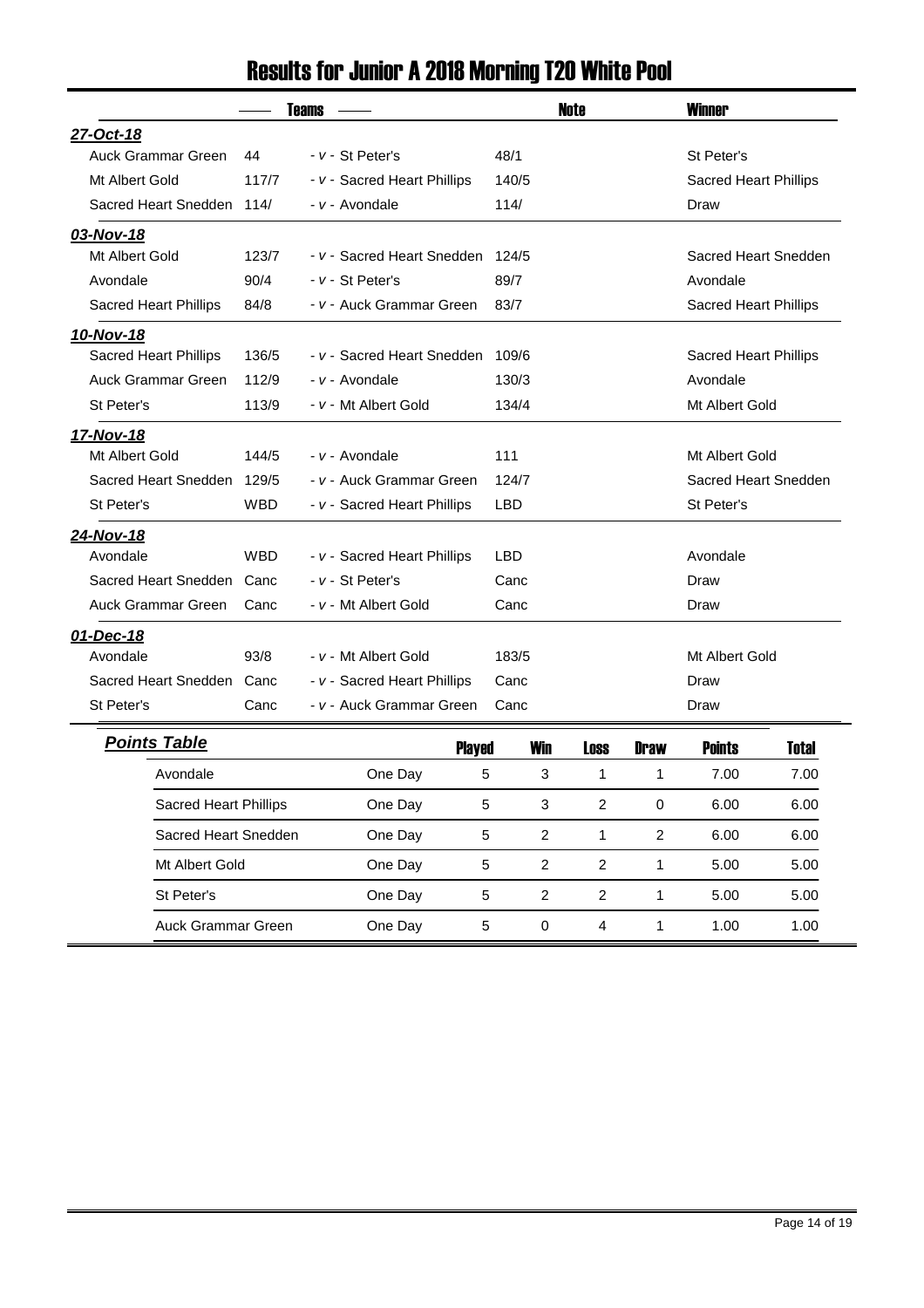### Results for Junior A 2018 Morning T20 Red Pool

|                           |       | <b>Teams</b>                    |            | <b>Note</b> |                       | <b>Winner</b>             |              |
|---------------------------|-------|---------------------------------|------------|-------------|-----------------------|---------------------------|--------------|
| 27-Oct-18                 |       |                                 |            |             |                       |                           |              |
| <b>Auck Grammar Red</b>   | 114/7 | - v - Saint Kentigern White     | 116/2      |             |                       | Saint Kentigern White     |              |
| Glendowie Blue            | 108   | - v - Lynfield A                | 151/3      |             |                       | Lynfield A                |              |
| Saint Kentigern Red       | 80/5  | - v - Auck Grammar White        | 79         |             |                       | Saint Kentigern Red       |              |
| 03-Nov-18                 |       |                                 |            |             |                       |                           |              |
| Glendowie Blue            | 144/5 | - v - Saint Kentigern Red       | 148/4      |             |                       | Saint Kentigern Red       |              |
| Saint Kentigern White     | 116/6 | - v - Auck Grammar White        | 115/6      |             |                       | Saint Kentigern White     |              |
| Lynfield A                | 116/1 | - v - Auck Grammar Red          | 115/8      |             |                       | Lynfield A                |              |
| 10-Nov-18                 |       |                                 |            |             |                       |                           |              |
| Lynfield A                | 93/7  | - v - Saint Kentigern Red       | 94/5       |             |                       | Saint Kentigern Red       |              |
| <b>Auck Grammar Red</b>   | 93/6  | - v - Auck Grammar White        | 102/7      |             |                       | <b>Auck Grammar White</b> |              |
| Saint Kentigern White     | 91/1  | - v - Glendowie Blue            | 90/7       |             | Saint Kentigern White |                           |              |
| 17-Nov-18                 |       |                                 |            |             |                       |                           |              |
| Glendowie Blue            | 105/5 | <i>- v -</i> Auck Grammar White | 122/5      |             |                       | <b>Auck Grammar White</b> |              |
| Saint Kentigern Red       | 89/5  | - v - Auck Grammar Red          | 88         |             |                       | Saint Kentigern Red       |              |
| Saint Kentigern White     | 87/7  | - v - Lynfield A                | 86/7       |             |                       | Saint Kentigern White     |              |
| 24-Nov-18                 |       |                                 |            |             |                       |                           |              |
| <b>Auck Grammar White</b> | Canc  | - v - Lynfield A                | Canc       |             |                       | Draw                      |              |
| Saint Kentigern Red       | Canc  | - v - Saint Kentigern White     | Canc       |             |                       | Draw                      |              |
| <b>Auck Grammar Red</b>   | Canc  | - v - Glendowie Blue            | Canc       |             |                       | Draw                      |              |
| 01-Dec-18                 |       |                                 |            |             |                       |                           |              |
| Saint Kentigern Red       | Canc  | - v - Saint Kentigern White     | Canc       |             |                       | Draw                      |              |
| Lynfield A                | Canc  | - v - Auck Grammar White        | Canc       |             | Draw                  |                           |              |
| Glendowie Blue            | 46/2  | - v - Auck Grammar Red          | 45         |             |                       | Glendowie Blue            |              |
| <b>Points Table</b>       |       | <b>Played</b>                   | <b>Win</b> | <b>Loss</b> | <b>Draw</b>           | <b>Points</b>             | <b>Total</b> |
| Saint Kentigern Red       |       | One Day                         | 5<br>4     | 0           | 1                     | 9.00                      | 9.00         |

|                           |         | - - <del>-</del> , -- |                |               |      |      |
|---------------------------|---------|-----------------------|----------------|---------------|------|------|
| Saint Kentigern Red       | One Day | 5                     | 4              | $\Omega$      | 9.00 | 9.00 |
| Saint Kentigern White     | One Day | 5                     | 4              | $\Omega$      | 9.00 | 9.00 |
| <b>Auck Grammar White</b> | One Day | 5                     | $\mathfrak{p}$ | $\mathcal{P}$ | 5.00 | 5.00 |
| Lynfield A                | One Day | 5                     | 2              | 2             | 5.00 | 5.00 |
| Auck Grammar Red          | One Day | 5                     | $\Omega$       | 4             | 1.00 | 1.00 |
| Glendowie Blue            | One Day | 5                     | 0              | 4             | 1.00 | 1.00 |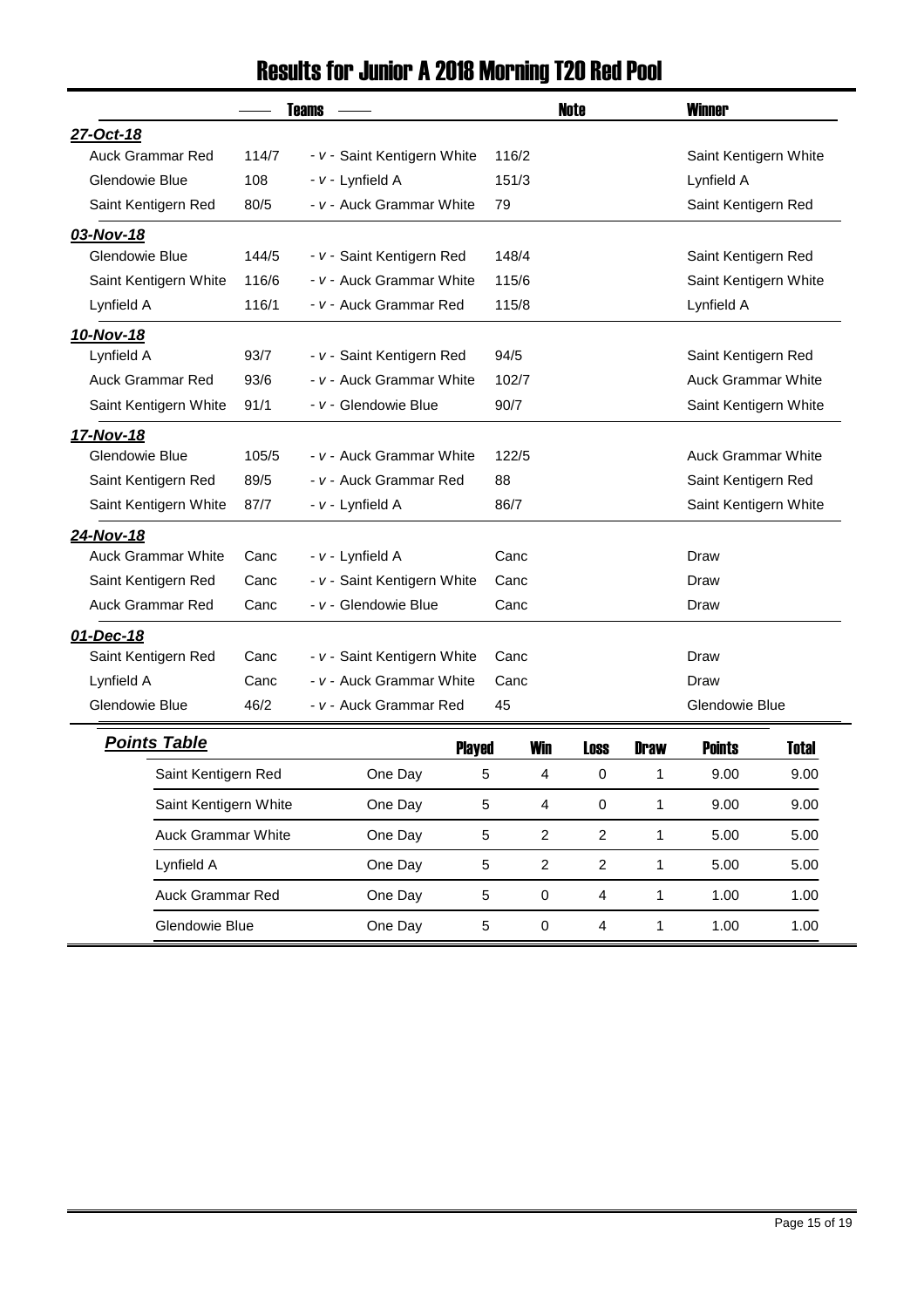### Results for Junior A 2018 Morning T20 Black Pool

|                             |       | <b>Teams</b>                    |       |            | Note |             | <b>Winner</b>              |              |
|-----------------------------|-------|---------------------------------|-------|------------|------|-------------|----------------------------|--------------|
| 27-Oct-18                   |       |                                 |       |            |      |             |                            |              |
| Auck Grammar Orange 75      |       | - v - Western Springs Gold      | 136   |            |      |             | Western Springs Gold       |              |
| <b>Auck Grammar Yellow</b>  | 115   | - v - Glendowie Green           | 157   |            |      |             | Glendowie Green            |              |
| 03-Nov-18                   |       |                                 |       |            |      |             |                            |              |
| Glendowie Green             | 199/1 | - v - Auck Grammar Orange 116/5 |       |            |      |             | Glendowie Green            |              |
| Western Springs Gold        | 80    | - v - Auck Grammar Yellow       | 81/2  |            |      |             | <b>Auck Grammar Yellow</b> |              |
| 10-Nov-18                   |       |                                 |       |            |      |             |                            |              |
| <b>Western Springs Gold</b> | N/R   | - v - Glendowie Green           | N/R   |            |      |             | ?                          |              |
| Auck Grammar Orange 70/6    |       | - v - Auck Grammar Yellow       | 120/6 |            |      |             | <b>Auck Grammar Yellow</b> |              |
| 17-Nov-18                   |       |                                 |       |            |      |             |                            |              |
| Western Springs Gold        | 162/7 | - v - Auck Grammar Orange 101/7 |       |            |      |             | Western Springs Gold       |              |
| Glendowie Green             | 159/4 | - v - Auck Grammar Yellow       | 52    |            |      |             | Glendowie Green            |              |
| 24-Nov-18                   |       |                                 |       |            |      |             |                            |              |
| Auck Grammar Orange         | Canc  | - v - Glendowie Green           | Canc  |            |      |             | Draw                       |              |
| Western Springs Gold        | Canc  | - v - Auck Grammar Yellow       | Canc  |            |      |             | Draw                       |              |
| 01-Dec-18                   |       |                                 |       |            |      |             |                            |              |
| Glendowie Green             | Canc  | - v - Western Springs Gold      | Canc  |            |      |             | Draw                       |              |
| <b>Auck Grammar Yellow</b>  | 93/2  | - v - Auck Grammar Orange 92/6  |       |            |      |             | <b>Auck Grammar Yellow</b> |              |
| <b>Points Table</b>         |       | <b>Played</b>                   |       | <b>Win</b> | Loss | <b>Draw</b> | <b>Points</b>              | <b>Total</b> |
| Glendowie Green             |       | One Day                         | 5     | 3          | 0    | 2           | 8.00                       | 8.00         |
| <b>Auck Grammar Yellow</b>  |       | One Day                         | 6     | 3          | 2    | 1           | 7.00                       | 7.00         |
| Western Springs Gold        |       | One Day                         | 5     | 2          | 1    | 2           | 6.00                       | 6.00         |
| Auck Grammar Orange         |       | One Day                         | 6     | 0          | 5    | 1           | 1.00                       | 1.00         |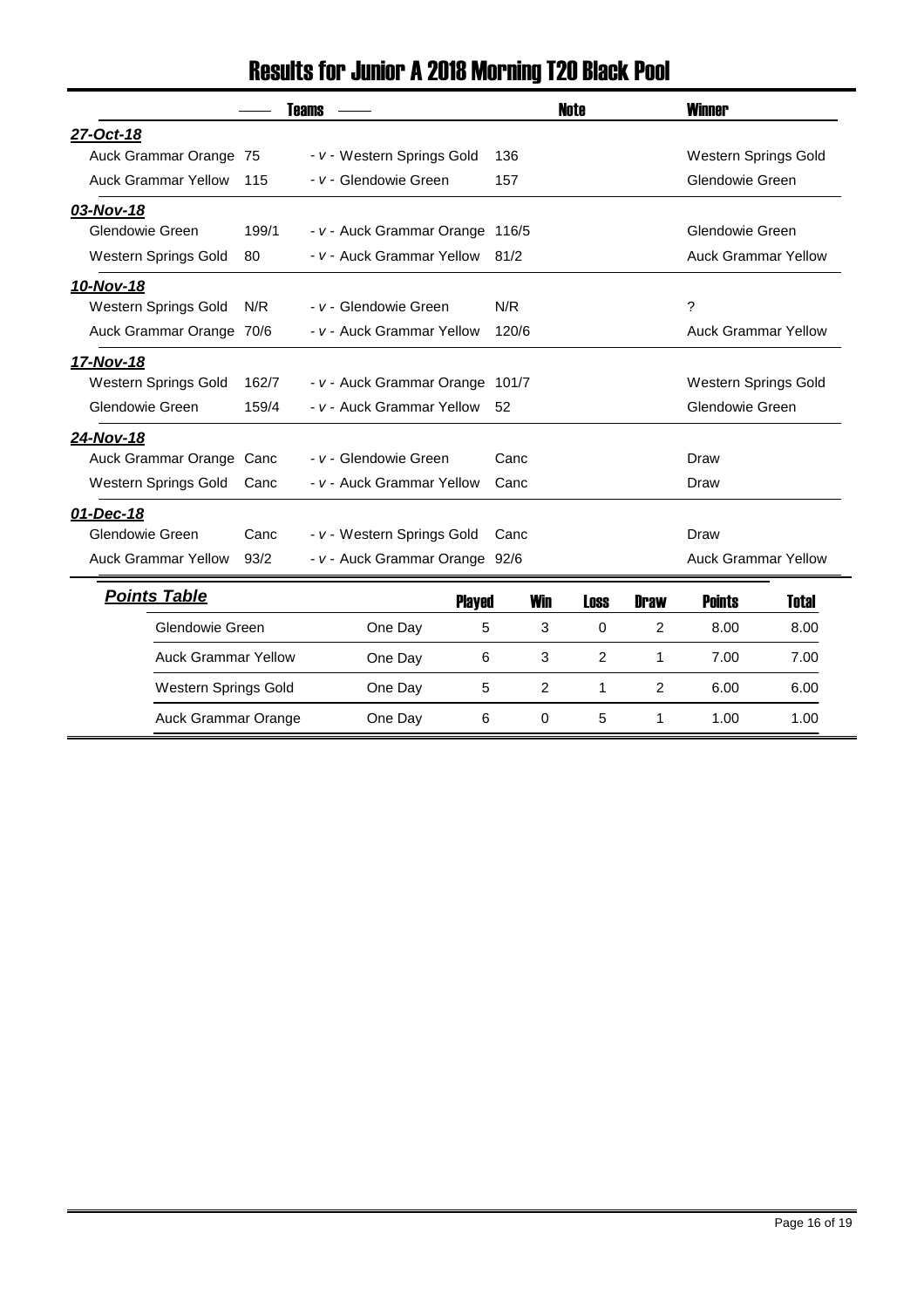|                     |               | <b>Teams</b>        |               |                | Note         |             | <b>Winner</b> |              |  |  |
|---------------------|---------------|---------------------|---------------|----------------|--------------|-------------|---------------|--------------|--|--|
| 27-Oct-18           |               |                     |               |                |              |             |               |              |  |  |
| One Tree Hill       | 48            | - v - De La Salle   | 49/3          |                |              |             | De La Salle   |              |  |  |
| King's B            | 141           | - v - Aorere        |               | 68             |              |             | King's B      |              |  |  |
| 03-Nov-18           |               |                     |               |                |              |             |               |              |  |  |
| One Tree Hill       | 131/5         | $- v -$ King's B    |               | 143/7          |              |             | King's B      |              |  |  |
| Aorere              | 185/          | - v - De La Salle   | 105/          |                |              |             | Aorere        |              |  |  |
| 10-Nov-18           |               |                     |               |                |              |             |               |              |  |  |
| Aorere              | <b>WBD</b>    | - v - One Tree Hill | <b>LBD</b>    |                |              |             | Aorere        |              |  |  |
| King's B            | 139/7         | - v - De La Salle   |               | 139/7          |              |             | Draw          |              |  |  |
| 17-Nov-18           |               |                     |               |                |              |             |               |              |  |  |
| De La Salle         | <b>WBD</b>    | - v - One Tree Hill | <b>LBD</b>    |                |              |             | De La Salle   |              |  |  |
| Aorere              | 69/7          | $- v -$ King's B    | 67            |                |              | Aorere      |               |              |  |  |
| 24-Nov-18           |               |                     |               |                |              |             |               |              |  |  |
| King's B            | Canc          | - v - One Tree Hill |               | Canc           |              |             | Draw          |              |  |  |
| De La Salle         | Canc          | - v - Aorere        |               | Canc           |              |             | Draw          |              |  |  |
| 01-Dec-18           |               |                     |               |                |              |             |               |              |  |  |
| Aorere              | <b>WBD</b>    | - v - One Tree Hill | <b>LBD</b>    |                |              |             | Aorere        |              |  |  |
| De La Salle         | Canc          | $- v -$ King's B    |               | Canc           |              |             | Draw          |              |  |  |
| <b>Points Table</b> |               |                     | <b>Played</b> | <b>Win</b>     | <b>Loss</b>  | <b>Draw</b> | <b>Points</b> | <b>Total</b> |  |  |
| Aorere              |               | One Day             | 6             | $\overline{4}$ | $\mathbf{1}$ | 1           | 9.00          | 9.00         |  |  |
|                     | De La Salle   | One Day             | 6             | $\overline{2}$ | $\mathbf{1}$ | 3           | 7.00          | 7.00         |  |  |
| King's B            |               | One Day             | 6             | $\overline{c}$ | 1            | 3           | 7.00          | 7.00         |  |  |
|                     | One Tree Hill | One Day             | 6             | 0              | 5            | 1           | 1.00          | 1.00         |  |  |

# Results for Junior B 2018 Morning T20 South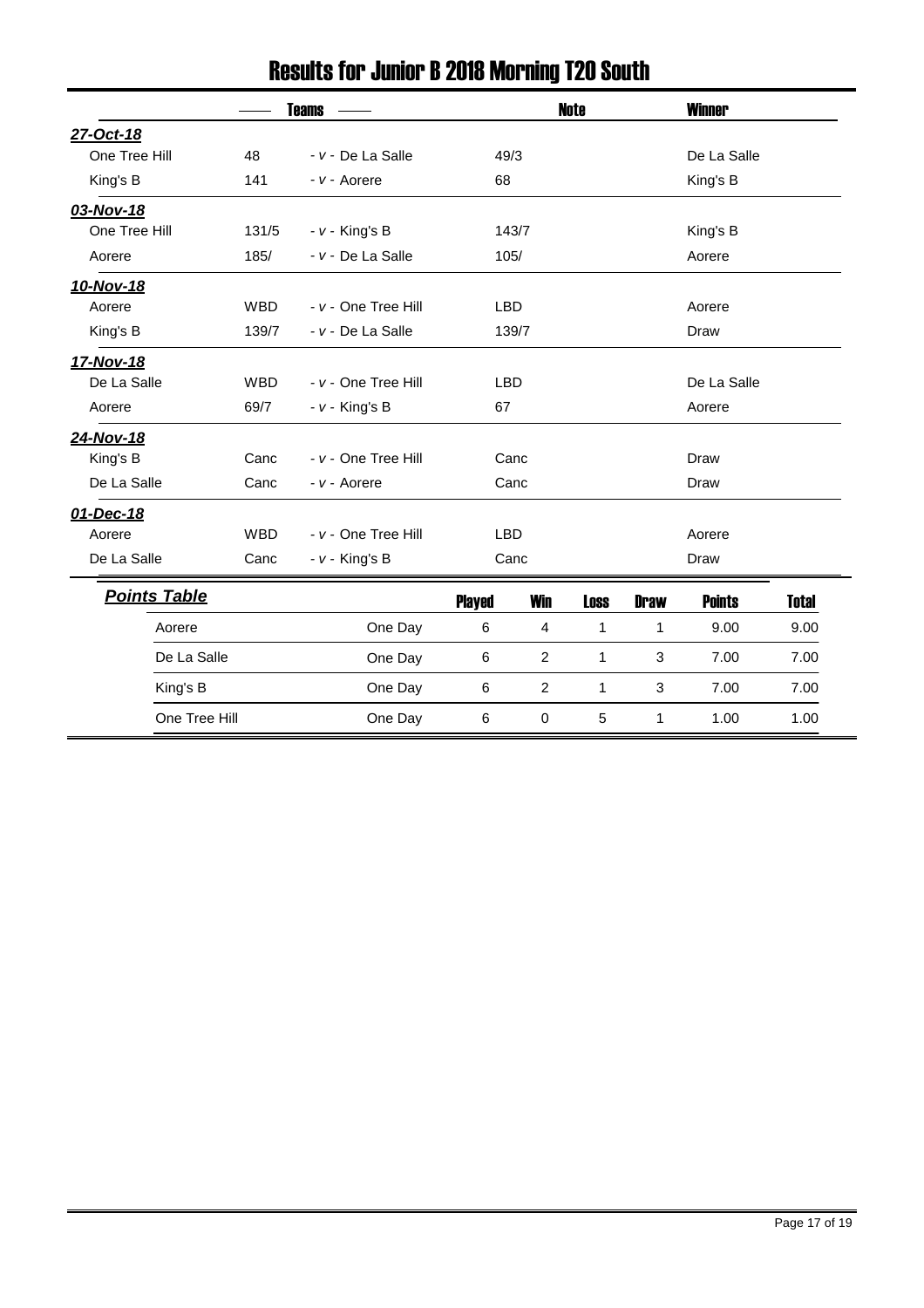### Results for Junior B 2018 Morning T20 Central

|                     |            | <b>Teams</b>            | <b>Note</b>                                                   |                                             | <b>Winner</b> |              |                   |              |  |
|---------------------|------------|-------------------------|---------------------------------------------------------------|---------------------------------------------|---------------|--------------|-------------------|--------------|--|
| 27-Oct-18           |            |                         |                                                               |                                             |               |              |                   |              |  |
| Lynfield B          | 85/7       | - v - Liston            | 86/3                                                          |                                             |               |              | Liston            |              |  |
| St Peter's Blue     | 73         | - v - St Peter's Yellow | 74/6                                                          |                                             |               |              | St Peter's Yellow |              |  |
| Avondale            |            | <i>- v -</i> Bye        |                                                               |                                             |               |              |                   |              |  |
| 03-Nov-18           |            |                         |                                                               |                                             |               |              |                   |              |  |
| Lynfield B          | <b>WBD</b> | - v - St Peter's Blue   | <b>LBD</b>                                                    |                                             |               |              | Lynfield B        |              |  |
| Liston              | 42         | - v - Avondale          |                                                               | 119/5                                       |               |              | Avondale          |              |  |
| St Peter's Yellow   |            | - v - Bye               |                                                               |                                             |               |              |                   |              |  |
| 10-Nov-18           |            |                         |                                                               |                                             |               |              |                   |              |  |
| Avondale            | 155/3      | - v - St Peter's Blue   | 89                                                            |                                             |               |              | Avondale          |              |  |
| St Peter's Yellow   | 123/6      | - v - Lynfield B        |                                                               | 125/9                                       |               |              | Lynfield B        |              |  |
| Liston              |            | $- v - Bye$             |                                                               |                                             |               |              |                   |              |  |
| 17-Nov-18           |            |                         |                                                               |                                             |               |              |                   |              |  |
| St Peter's Yellow   | 79/5       | - v - Avondale          | 80/2                                                          |                                             |               |              | Avondale          |              |  |
| St Peter's Blue     | 106        | - v - Liston            |                                                               | 116/                                        |               | Liston       |                   |              |  |
| Lynfield B          |            | <i>- v -</i> Bye        |                                                               |                                             |               |              |                   |              |  |
| 24-Nov-18           |            |                         |                                                               |                                             |               |              |                   |              |  |
| Liston              | Canc       | - v - St Peter's Yellow |                                                               | Canc                                        |               |              | Draw              |              |  |
| Avondale            | Canc       | - v - Lynfield B        |                                                               | Canc                                        |               |              | Draw              |              |  |
| St Peter's Blue     |            | $- v - Bye$             |                                                               |                                             |               |              |                   |              |  |
| 01-Dec-18           |            |                         |                                                               |                                             |               |              |                   |              |  |
| Avondale            | Canc       | - v - Liston            |                                                               | Canc                                        |               |              | Draw              |              |  |
| Lynfield B          | 123/3      | - v - St Peter's Yellow |                                                               | 112/1                                       |               |              | Lynfield B        |              |  |
| St Peter's Blue     |            | <i>- v -</i> Bye        |                                                               |                                             |               |              |                   |              |  |
| <b>Points Table</b> |            |                         | <b>Played</b>                                                 | <b>Win</b>                                  | <b>Loss</b>   | <b>Draw</b>  | <b>Points</b>     | <b>Total</b> |  |
| Avondale            |            | One Day                 | 4                                                             | 3                                           | 0             | $\mathbf{1}$ | 7.00              | 7.00         |  |
| Liston              |            | One Day                 | $\overline{4}$                                                | $\overline{c}$<br>1<br>$\mathbf{1}$<br>5.00 |               | 5.00         |                   |              |  |
| Lynfield B          |            | One Day                 | $\overline{c}$<br>$\overline{4}$<br>1<br>$\mathbf{1}$<br>5.00 |                                             | 5.00          |              |                   |              |  |
| St Peter's Yellow   |            | One Day                 | 4                                                             | 1                                           | 2             | 1            | 3.00              | 3.00         |  |
| St Peter's Blue     |            | One Day                 | $\overline{4}$                                                | 0                                           | 4             | 0            | 0.00              | 0.00         |  |